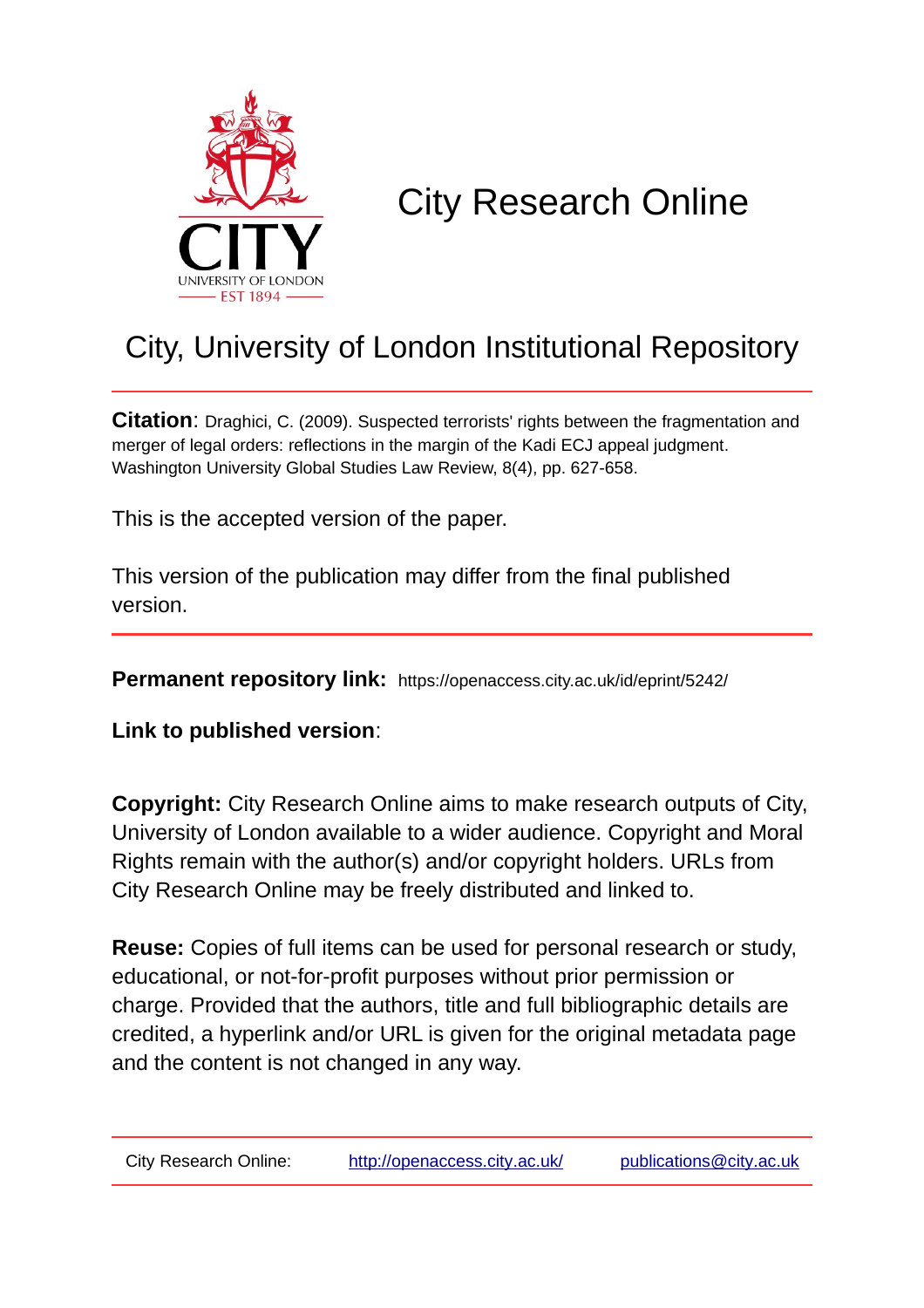### **SUSPECTED TERRORISTS' RIGHTS BETWEEN THE FRAGMENTATION AND MERGER OF LEGAL ORDERS: REFLECTIONS IN THE MARGIN OF THE** *KADI* **ECJ APPEAL JUDGMENT**

#### **CARMEN DRAGHICI**

In a time of non-conventional global threats evocatively characterized as "the age of terror," the United Nations ("U.N.") and regional organizations are expected to address compelling security demands efficiently while at the same time preserving the fundamental human rights of alleged terrorists. How to achieve a fair compromise between such critical objectives is no new dilemma, as states have faced it individually in their endeavors against domestic terrorism. However, in the framework of international action, the impasse is compounded by the interplay between the multiple institutional actors and sources of law involved. In fact, the delegation by states of extensive mandatory powers to intergovernmental organizations has caused international law to pervade into municipal legal systems, and there is an increased use of international norms by domestic courts.<sup>2</sup> The law-making process within international organizations is no longer limited to the regulation of inter-state relations, but also results in the production of rights, obligations, and sanctions for private persons.<sup>3</sup> Perhaps in that sense international law can no longer be

Lecturer in Law, City Law School, City University London (U.K.); PhD in International Law and Human Rights, University of Rome 'La Sapienza' (Italy). This Article has been written as part of a wider research project undertaken as a Leverhulme Visiting Post-doctoral Research Fellow at the Centre on Human Rights in Conflict, School of Law, University of East London in 2008. The author acknowledges the invaluable support of the Leverhulme Trust, and is grateful to Prof. Chandra Lekha Sriram, Dr. Olga Martin-Ortega and Ms. Johanna Herman (Centre on Human Rights in Conflict, University of East London), and to Prof. Raffaele Cadin (University of Rome ‗La Sapienza') for their helpful comments on an earlier draft.

<sup>1.</sup> *See, e.g.*, Rosa Ehrenreich Brooks, *War Everywhere: Rights, National Security Law, and the Law of Armed Conflict in the Age of Terror*, 153 U. PA. L. REV. 675 (2004).

<sup>2.</sup> *See* Eyal Benvenisti, *Reclaiming Democracy: The Strategic Uses of Foreign and International Law by National Courts*, 102 AM. J. INT'L L. 241 (2008); Melissa A. Waters, *Creeping Monism: The Judicial Trend Toward Interpretive Incorporation of Human Rights Treaties*, 107 COLUM. L. REV. 628 (2007); Harold Hongju Koh, *International Law as Part of Our Law*, 98 AM. J. INT'L L. 43 (2004); Gerald L. Neuman, *The Uses of International Law in Constitutional Interpretation*, 98 AM. J. INT'L L. 82 (2004).

<sup>3.</sup> While international organizations are typically vested with mere recommendatory powers, in some cases they can adopt mandatory decisions to prescribe courses of action having a bearing on the life of private and legal persons in member States. The paradigmatic example is that of European Union legislative acts, especially within the framework of the Community pillar, but other such instances can be found in international practice: the international standards and procedures adopted by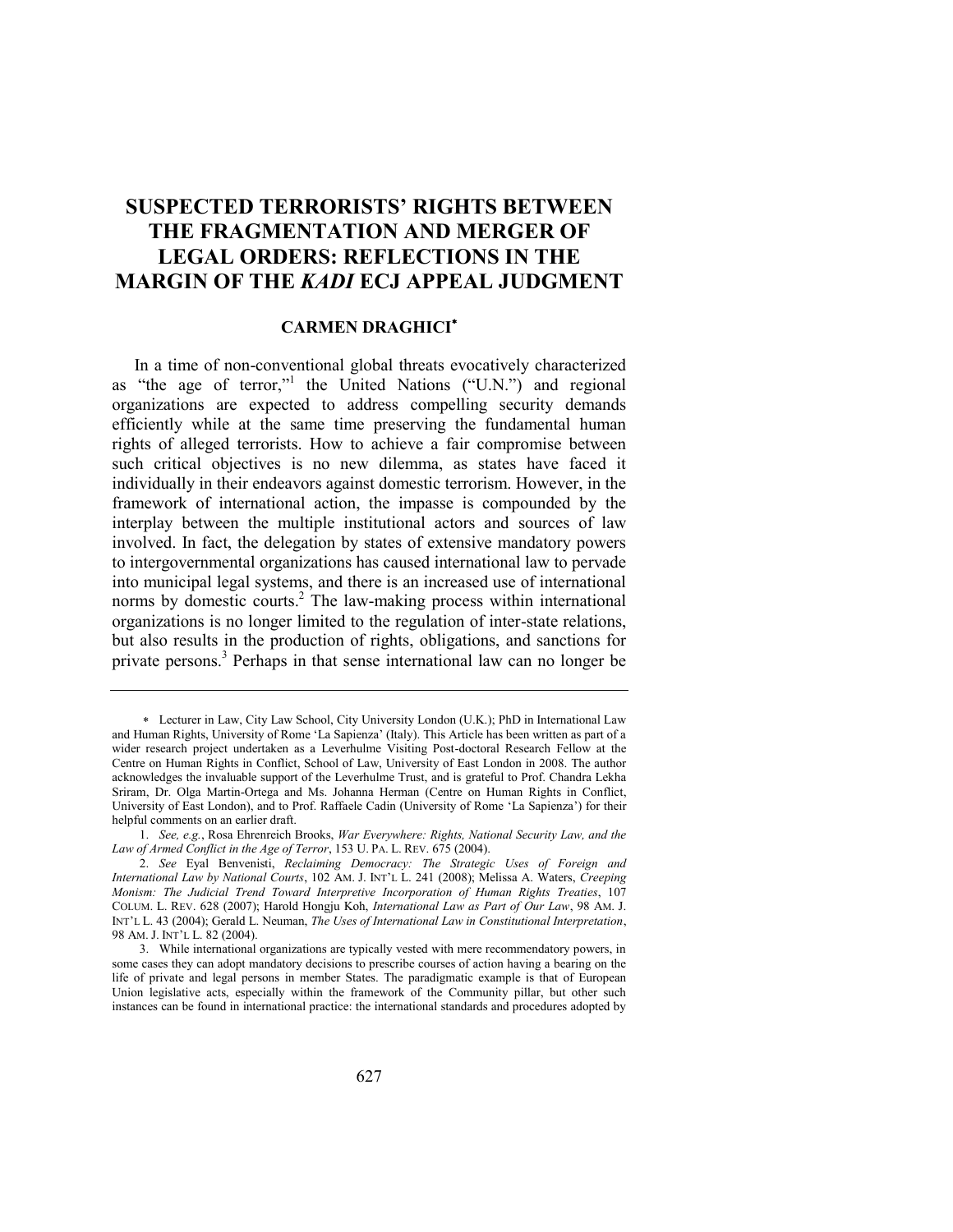accurately described as the "law of nations," insofar as it is also becoming a law for individuals. The U.N. sanctions targeting private persons suspected of association with terrorist organizations of global reach illustrate the direct bearing of international activity on the life of national communities and individual subjects.

An unexpected clash between U.N. collective security action and human rights standards has grown from the de facto expansion of the Security Council's post-9/11 prerogatives to an extent hardly foreseeable by the drafters of the U.N. Charter ("Charter"). Arguably, from a "policeman" of the international community of states, the Security Council (―Council‖) is developing into a world law-enforcement super-structure, using its mandatory Chapter VII powers to take measures immediately impacting the situation of private individuals rather than states.<sup>4</sup> We are witnessing an unprecedented merger of traditionally distinct legal orders, domestic and international. Nonetheless, supporters of monism should not be deluded: as emphasized below, the disorderly expansion of international law, through the multiplication of decision-making fora outside a coherent hierarchic system, often determines a sharp divide. Within this intricate normative context, the role of the judiciary in delimiting admissible qualifications of human rights by national and international authoritative bodies is an increasingly arduous one.

Thus, the legal developments alluded to above raise the question of whether U.N. Security Council determinations (in particular the inclusion of a name on the "blacklists" of alleged terrorists) can be challenged in a court of law (a domestic court or a supra-national tribunal established by a treaty mechanism or by a regional international organization). The hesitant reaction of the judicature to this query is discernible in the case law of the European Community ("EC") courts on European Union ("EU") financial measures against suspected terrorists adopted in the furtherance of U.N. Security Council sanctions.

This Article briefly describes the human rights challenges entailed by the U.N. and EU individual financial sanctions, particularly from the

the Council of the International Civil Aviation Organization (see Articles 37, 54 lett. (l), and 90 of the Convention on International Civil Aviation), the regulations adopted by the Health Assembly of the World Health Organization (see Articles 21 and 22 of WHO Constitution), etc. Moreover, as this article argues, in recent years analogous effects have been brought about by highly controversial U.N. Security Council decisions leading to the adoption of the targeted sanctions discussed below.

<sup>4.</sup> *See* Ian Johnstone, *Legislation and Adjudication in the UN Security Council: Bringing Down the Deliberative Deficit*, 102 AM. J. INT'L L. 275 (2008); Nico Krisch, *The Rise and Fall of Collective Security: Terrorism, US Hegemony, and the Plight of the Security Council*, *in* TERRORISM AS A CHALLENGE FOR NATIONAL AND INTERNATIONAL LAW: SECURITY VERSUS LIBERTY? 879, 881, 887 (Christian Walter et al. eds., 2004).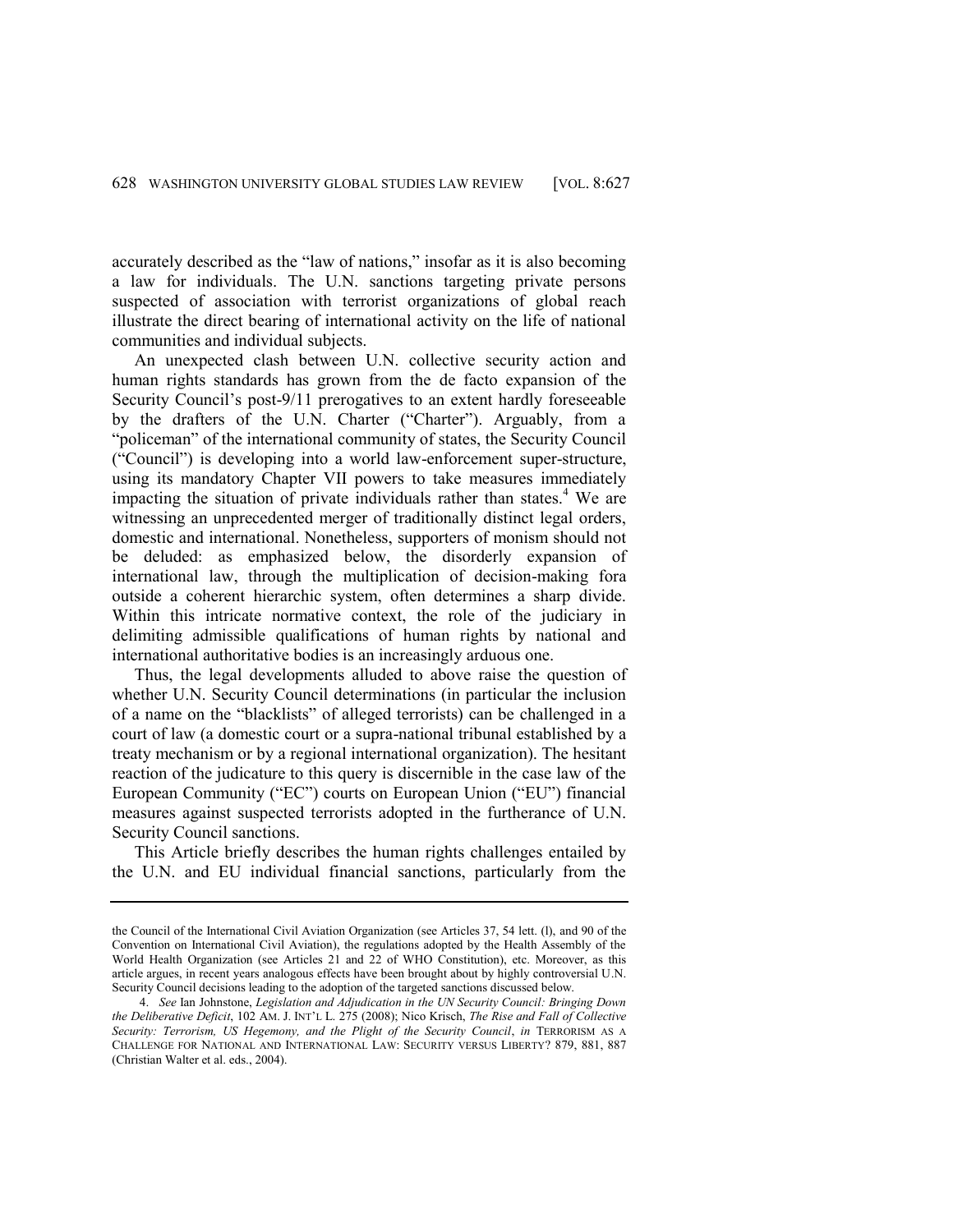viewpoint of access to justice. It then explores the early tendencies of the Court of First Instance ("CFI") in dealing with complaints from individuals included on EU-incorporated U.N. lists, as opposed to autonomous EU proscription lists. It discusses the two parallel sets of cases and the double standards in the protection of suspects' rights resulting from excessive deference to the Security Council. Against this background, the article subsequently analyzes the recent judgment of the European Court of Justice ("ECJ") on the *Kadi* appeal case of 3 September 2008.<sup>5</sup> The significant shift in jurisprudence signaled by the *Kadi* judgment is the starting point for new reflections on the fragmentation and merger of the legal phenomena in the post-modern world, and on the place of human rights and the rule of law principle in the value system of the international community.

#### I. PUNISHMENT WITHOUT A CRIME? U.N. FINANCIAL SANCTIONS AGAINST SUSPECTED TERRORISTS AND DUE PROCESS RIGHTS

<span id="page-3-0"></span>The procedures at the core of the blacklisting mechanism have attracted significant criticism from academics, human rights activists, and governments.<sup>6</sup> At first glance, the imposition of capital-freezing measures by the Security Council is consistent with the widely saluted replacement

<sup>5.</sup> Case C-402/05 P, Kadi v. Council of the European Union, 2008 E.C.R. I-6351.

<sup>6.</sup> *See* Iain Cameron, *UN Targeted Sanctions, Legal Safeguards and the European Convention on Human Rights*, 72 NORDIC J. INT'L L. 159 (2003); Anja Seibert-Fohr, *The Relevance of International Human Rights Standards for Prosecuting Terrorists*, *in* TERRORISM AS A CHALLENGE FOR NATIONAL AND INTERNATIONAL LAW: SECURITY VERSUS LIBERTY? 125, 126 (Christian Walter et al. eds., 2004); Raffaele Cadin, *Le "liste nere" del Consiglio di sicurezza e il loro recepimento da parte dell"Unione europea: Quali rimedi per i sospetti terroristi?*, *in* MIGRAZIONE E TERRORISMO: DUE FENOMENI IMPROPRIAMENTE ABBINATI 115 (Maria Rita Saulle & Luigino Manca eds., 2006); Iain Cameron, *The European Convention on Human Rights, Due Process and United Nations Security Council Counter-Terrorism Sanctions*, Report prepared for the Council of Europe on 6 February 2006, (2006), *available at* http://www.coe.int (search "report Cameron" and click on the fifth result); Enzo Cannizzaro, *A Machiavellian Moment? The UN Security Council and the Rule of Law*, 3 INT'L ORG. L. REV. 189 (2006); Bill Bowring, Background Paper, *The Human Rights Implications of International Listing Mechanisms for "Terrorist" Organizations*, *in* U.N. OFFICE FOR DEMOCRATIC INSTITUTIONS AND HUMAN RIGHTS [ODIHR] AND U.N. OFFICE OF THE HIGH COMMISSIONER FOR HUMAN RIGHTS [OHCHR] EXPERT WORKSHOP ON HUMAN RIGHTS AND INTERNATIONAL CO-OPERATION IN COUNTER-TERRORISM: FINAL REPORT 75–113 (Feb. 21, 2007); Bardo Fassbender, *Targeted Sanctions Imposed by the UN Security Council and Due Process Rights: A Study Commissioned by the UN Office of Legal Affairs and Follow-up Action by the United Nations*, 3 INT'L ORG. L. REV. 437 (2006); Thomas J. Biersteker & Sue E. Eckert, *Strengthening Targeted Sanctions Through Fair and Clear Procedures* (The Watson Inst. for Int'l Stud. Targeted Sanctions Project, Brown Univ., White Paper, Mar. 30, 2006). *See also* 2005 World Summit Outcome, U.N. Doc. A/RES/60/1 (Sept. 16, 2005) ("We also call upon the Security Council, with the support of the Secretary-General, to ensure that fair and clear procedures exist for placing individuals and entities on sanctions lists and for removing them, as well as for granting humanitarian exemptions.").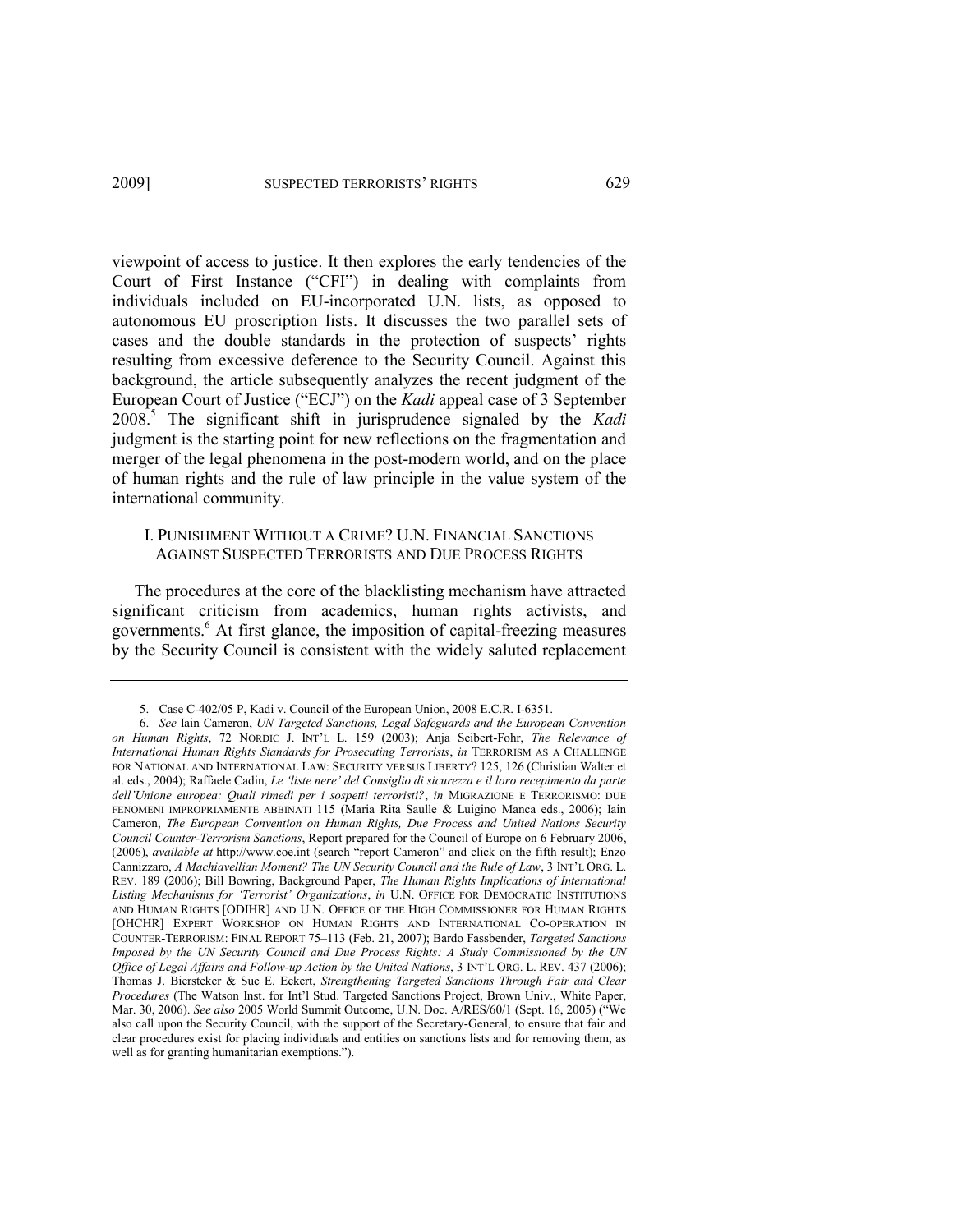of general non-military coercive measures with "selective" sanctions, targeting only the political or military leadership of a regime rather than whole populations.<sup>7</sup> However, a more careful examination shows that this is hardly the case. Unlike the targeted sanctions adopted in response to the situation in Angola, Sierra Leone, Liberia, Iraq, D.R. Congo, Côte  $d'Ivoire$ , or Sudan,<sup>8</sup> the sanctions introduced by Resolution 1390 (2002) against Osama bin Laden, Al-Qaida members, the Taliban, "and other individuals or entities associated with them<sup>39</sup> address a new type of global and virtually permanent threat, and their termination is not contingent upon the achievement of an immediate political goal.<sup>10</sup> More importantly, the focus of the collective security mechanism has shifted towards private

9. This resolution extends the sphere of application of the sanctions initially decided under Resolution 1267 (1999) against Osama Bin Laden and the Taliban. S.C. Res. 1267, U.N. Doc. S/RES/1267 (Oct. 15, 1999). Under paragraph 2(a) of Resolution 1390, U.N. Member States were required to

<sup>7.</sup> *See* August Reinisch, *Developing Human Rights and Humanitarian Law Accountability of the Security Council for the Imposition of Economic Sanctions*, 95 AM. J. INT'L L. 851, 851–52, (2001).

<sup>8.</sup> After the pioneer Security Council Resolution ("Resolution") 1127 of 1997 imposing travel sanctions on UNITA leaders, S.C. Res. 1127, ¶ 4, U.N. Doc. S/RES/1127 (Aug. 28, 1997), complemented by Resolutions 1173 and 1176 of 1998 deciding financial sanctions on UNITA members, S.C. Res. 1173, ¶ 11, U.N. Doc. S/RES/1173 (June 12, 1998); S.C. Res. 1176, U.N. Doc S/RES/1176, targeted measures were adopted in reaction to the situation in Sierra Leone, S.C. Res. 1132, ¶¶ 5, 10, U.N. Doc. S/RES/1132 (Oct.8, 1997); S.C. Res. 1171, ¶ 5, U.N. Doc. S/RES/1171 (June 5, 1998), Liberia, S.C. Res. 1306, U.N. Doc. S/RES/1306 (July 5, 2000); S.C. Res. 1343, ¶¶ 2, 7, 14 U.N. Doc. S/RES/1343 (Mar. 7, 2001); S.C. Res. 1521, ¶¶ 4, 18, 19, 21, 22, U.N. Doc. S/RES/1521 (Dec. 22, 2003); S.C. Res. 1532, ¶¶ 1, 4, 5, U.N. Doc. S/RES/1532 (Mar. 12, 2004), Iraq, S.C. Res. 1483, ¶¶ 19, 23, U.N. Doc. S/RES/1483 (May 22, 2003); S.C. Res. 1518, ¶¶ 1, 2, U.N. Doc. S/RES/1518 (Nov. 24, 2003), Democratic Republic of Congo, S.C. Res. 1493, ¶ 20 U.N. Doc. S/RES/1493 (July 28, 2003); S.C. Res. 1596, ¶¶ 13, 15, 18, U.N. Doc. S/RES/1596 (May 3, 2005); S.C. Res. 1649, ¶ 2, U.N. Doc. S/RES/1649 (Dec. 21, 2005), Côte d'Ivoire, S.C. Res. 1572, ¶¶ 9, 11, 14 U.N. Doc. S/RES/1572 (Nov. 15, (2004); S.C. Res. 1643, ¶ 3, U.N. Doc. S/RES/1643 (Dec. 15, 2005), Sudan, S.C. Res. 1591, ¶ 3, U.N. Doc. S/RES/1591 (Mar. 29, 2005); S.C. Res.1672, ¶ 1, U.N. Doc. S/RES/1672 (Apr. 25, 2006).

<sup>[</sup>f]reeze without delay the funds and other financial assets or economic resources of these individuals, groups, undertakings and entities, including funds derived from property owned or controlled, directly or indirectly, by them or by persons acting on their behalf or at their direction, and ensure that neither these nor any other funds, financial assets or economic resources are made available, directly or indirectly, for such persons' benefit, by their nationals or by any persons within their territory.

S.C. Res. 1390, ¶ 2(a), U.N. Doc. S/RES/1390 (Jan. 28, 2002). These obligations were reiterated by Resolutions 1452 (2002), 1455 (2003), 1526 (2004), 1617 (2005), 1735 (2006), and 1822 (2008). *See*  S.C. Res. 1452, U.N. Doc. S/RES/1452 (Dec. 20, 2002); S.C. Res. 1455, U.N. Doc. S/RES/1455 (Jan. 17, 2003); S.C. Res. 1526, U.N. Doc. S/RES/1526 (Jan. 30, 2004); S.C. Res. 1617, U.N. Doc. S/RES/1617 (July 29, 2005); S.C. Res. 1735, U.N. Doc. S/RES/1735 (Dec. 22, 2006); S.C. Res. 1822, U.N. Doc. S/RES/1822 (June 30, 2008).

<sup>10.</sup> *See* Cameron, *UN Targeted Sanctions*, *supra* note [6](#page-3-0), at 164: "Resolution 1390 is 'openended' and so involves a qualitative difference in that there is no connection between the targeted groups/individuals and any territory or state."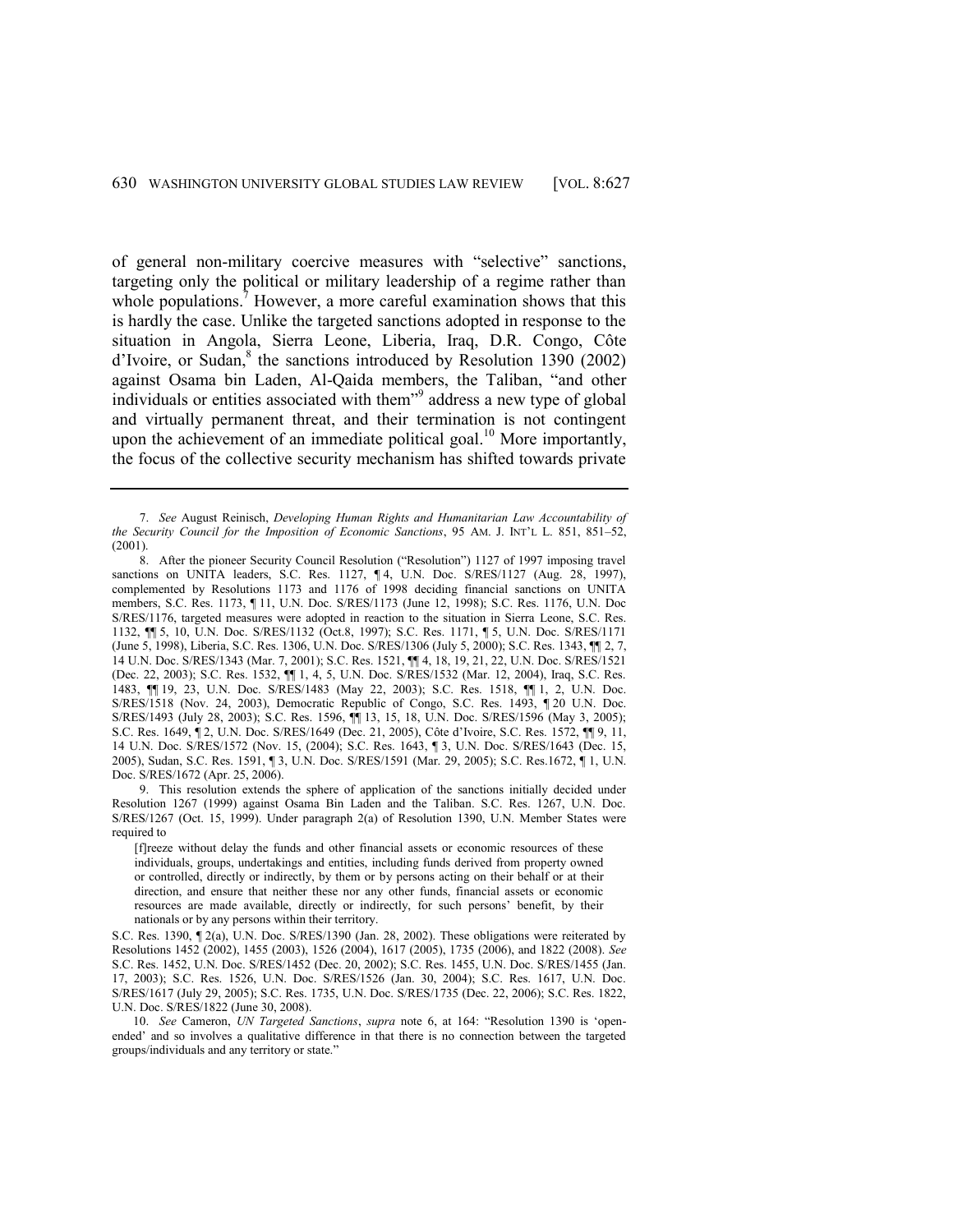individuals, whose "association" with terrorism is difficult to ascertain, $11$ and all the more so in the presence of secretive organizations.<sup>12</sup> Sanctions against persons belonging to the public sphere (regime leaders or armed rebels), in response to patent, uncontroversial conduct, and intended to constrain the targeted individuals to adopt a certain course of action, are very different from sanctions adopted against mere suspects of no public notoriety and based on unreliable intelligence material, speculating on any kind of "association" at the will of the executives. In using this scheme, the Security Council has started to perform global law-enforcement tasks, except no specific laws define the relevant crimes, and no court assesses guilt prior to the infliction of sanctions.

In fact, the Sanctions Committee ("Committee") established by the Security Council to that end<sup>13</sup> receives proposals by Member States ("States"), mostly justified by confidential intelligence material,<sup>14</sup> and

S.C. Res. 1617, ¶ 2, U.N. Doc. S/RES/1617 (July 29, 2005). As this provision indicates, the criteria for "association" are extremely broad.

12. *See* Cameron, *UN Targeted Sanctions*, *supra* note [6,](#page-3-0) at 165–66, 168–70; Cadin, *supra* not[e 6.](#page-3-0)

13. The functions of the "Al-Qaida and Taliban Sanctions Committee" or "1267 Committee," one of the various Sanctions Committees established by the Security Council *ratione materiae*, were decided by Resolution 1267 (1999) and subsequently modified by Resolutions 1390 (2002), 1526 (2004), and 1617 (2005). *See* S.C. Res. 1267, U.N. Doc. S/RES/1267 (Oct. 15, 1999); S.C. Res. 1390, U.N. Doc. S/RES/1390 (Jan. 28, 2002); S.C. Res. 1526, U.N. Doc. S/RES/1526 (Jan. 30, 2004); S.C. Res. 1617, U.N. Doc. S/RES/1617 (July 29, 2005).

14.

As regards terrorist suspects, secret intelligence material can be assumed almost invariably to lie behind the listing . . . . On the occasions in which a sanctions committee member has asked a designating state for the basis of a particular blacklisting to be disclosed, and this basis is intelligence or diplomatic material, the reply has been given that the information comes from a reliable source, but that national security considerations rule out disclosing it.  $\ldots$  Thus, the sanctions committees as such have rarely, or ever, evaluated the "evidence" that the named person is engaged in activities involving a threat to international peace and security.

IAIN CAMERON, THE EUROPEAN CONVENTION ON HUMAN RIGHTS, DUE PROCESS AND UNITED NATIONS SECURITY COUNCIL COUNTER-TERRORISM SANCTIONS, REPORT PREPARED FOR THE COUNCIL OF EUROPE, FEB. 6, 2006, at 5 (2006), http://www.coe.int/t/f/affaires juridiques/coop%

<sup>11.</sup> The resolutions enabling the blacklisting mechanism, including the most recent, Resolution 1822 (2008), leave excessive room for arbitrary conduct by the executive branches, insofar as an individual or group can be found to be associated with Al-Qaida or the Taliban if, among other things, he or she "*otherwise* support[s] [their] acts or activities." S.C. Res. 1822, ¶ 2(d), U.N. Doc. S/RES/1822 (June 30, 2008) (emphasis added). The assessment is not made by impartial tribunals. Some criteria for association are laid down by Resolution 1617 (2005):

<sup>[</sup>The Security Council] further decides that acts or activities indicating that an individual, group, undertaking, or entity is "associated with" Al-Qaida, Usama bin Laden or the Taliban include:—participating in the financing, planning, facilitating, preparing, or perpetrating of acts or activities by, in conjunction with, under the name of, on behalf of, or in support of; supplying, selling or transferring arms and related materiel to;—recruiting for; or—otherwise supporting acts or activities of; Al-Qaida, [O]sama bin Laden or the Taliban, or any cell, affiliate, splinter group or derivative thereof.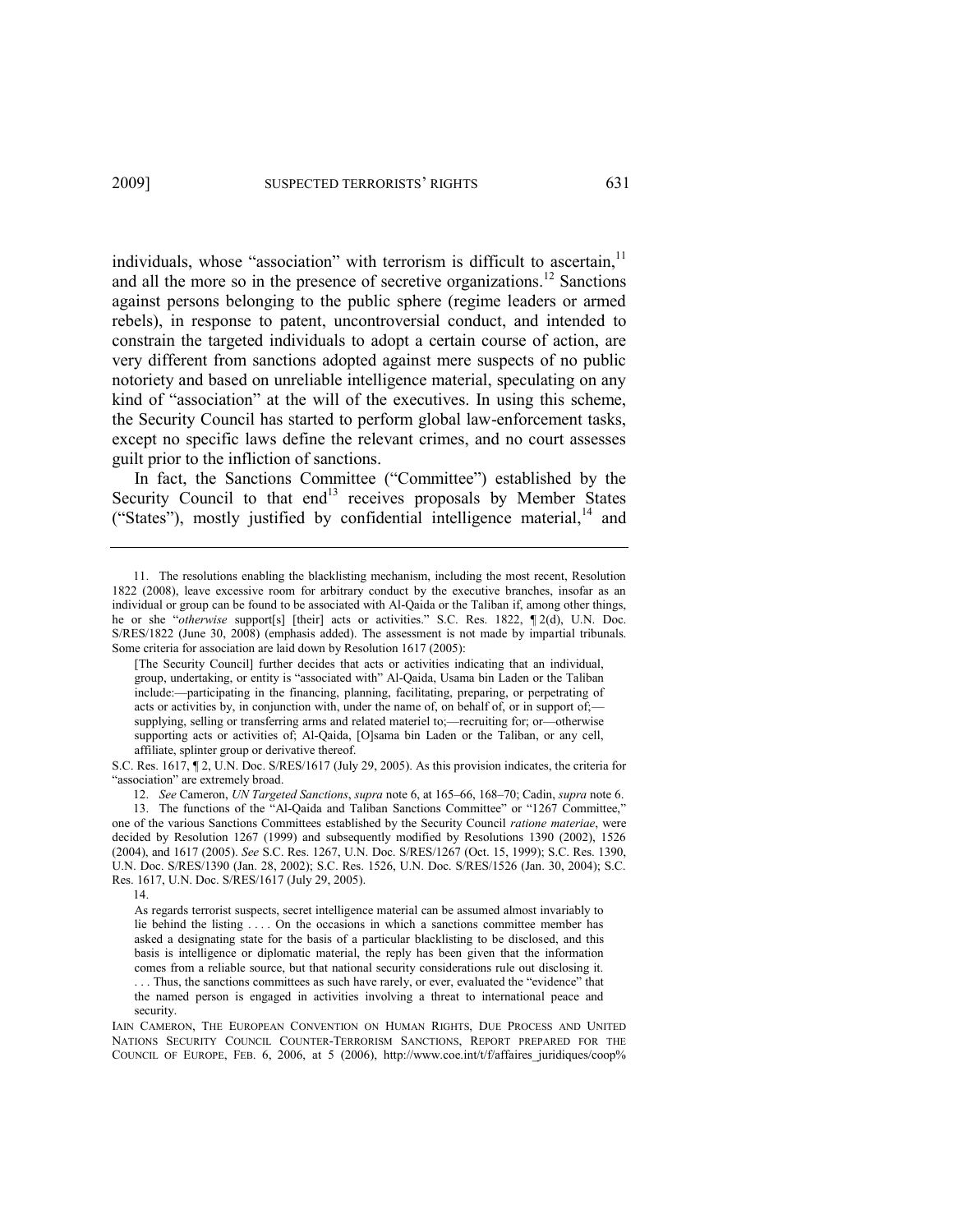<span id="page-6-0"></span>draws a list of suspected persons and associations whose funds are to be frozen by States having jurisdiction thereover. Some evidentiary information is required for designating States to submit to the other States in the Committee,<sup>15</sup> but, according to the Guidelines of the Sanctions Committee on listing proposals by States ("Guidelines"), "[a] criminal charge or conviction is not necessary for inclusion on the Consolidated List as the sanctions are intended to be preventive in nature.<sup> $16$ </sup>

Furthermore, the working Guidelines do not envisage the prompt notification of the proscribed individuals by the Sanctions Committee as to the reasons for their inclusion on the list. It is true that the problem of secrecy has been addressed, to a certain extent, by Resolution 1735 (2006), which now requires the States directly concerned by the decision (the State where the individual is located and the State of nationality) to notify the listed subjects of the designation, of the reasons for designation (limited to publicly disclosable information), of the effects of the designation, and of the de-listing procedures.<sup>17</sup> The Guidelines of the Committee establish no obligation of notification for the Committee itself and only foresee a gentle reminder the Secretariat is to address to the States concerned (who are obliged to proceed to notification by virtue of Resolution 1735).<sup>18</sup> One aspect worth noticing is that it is up to the

S.C. Res. 1735, ¶ 11, U.N. Doc. S/RES/1735 (Dec. 22, 2006).

E9ration\_juridique/droit\_international\_public/Textes\_&\_documents/2006/I.%20Cameron%20Report %2006.pdf.

Resolution 1617 began to address criticism for the lack of transparency of the blacklisting procedure, providing the release of some information. S.C. Res. 1617, ¶ 6, U.N. Doc. S/RES/1617 (July 29, 2005). Further reform was sought through Resolution 1735. S.C. Res. 1735, U.N. Doc. S/RES/1735 (Dec. 22, 2006).

<sup>15.</sup> *See* Guidelines of the [Sanctions] Committee for the Conduct of Its Work (Adopted on 7 November 2002, as amended on 10 April 2003, 21 December 2005, 29 November 2006, 12 February 2007, and 9 December 2008), at point 6 lett. (d) [hereinafter Guidelines], *available at* http://www.un.org/sc/committees/1267/pdf/1267\_guidelines.pdf.

<sup>16.</sup> *Id*. at point 6 lett. (c). See also paragraph 10 of the preamble to Resolution 1735 (2006), in which the measures decided by the Security Council are said to be preventative and independent from criminal rules under domestic legislations. However, see the perplexities of the Analytical Support and Monitoring Team in its Fourth Report, S/2006/154 of 10 March 2006, ¶ 49.

<sup>17.</sup> Resolution 1735 (2006) calls upon the State where the individual is located and the State of nationality

to take reasonable steps according to their domestic laws and practices to notify or inform the listed individual or entity of the designation and to include with this notification a copy of the publicly releasable portion of the statement of case, a description of the effects of designation

<sup>.</sup> . . , the Committee's procedures for considering delisting requests . . . .

<sup>18.</sup> In fact, the Secretariat notifies and "remind[s]" such State(s) to inform the individuals of the measure, of listing and de-listing procedures, attaching "a copy of the publicly releasable portion of the statement of case, a description of the effects of the designation . . . , the Committee's procedures for considering delisting requests" and humanitarian exceptions provisions. *See* Guidelines, *supra* note 15, at point 6 letter (j).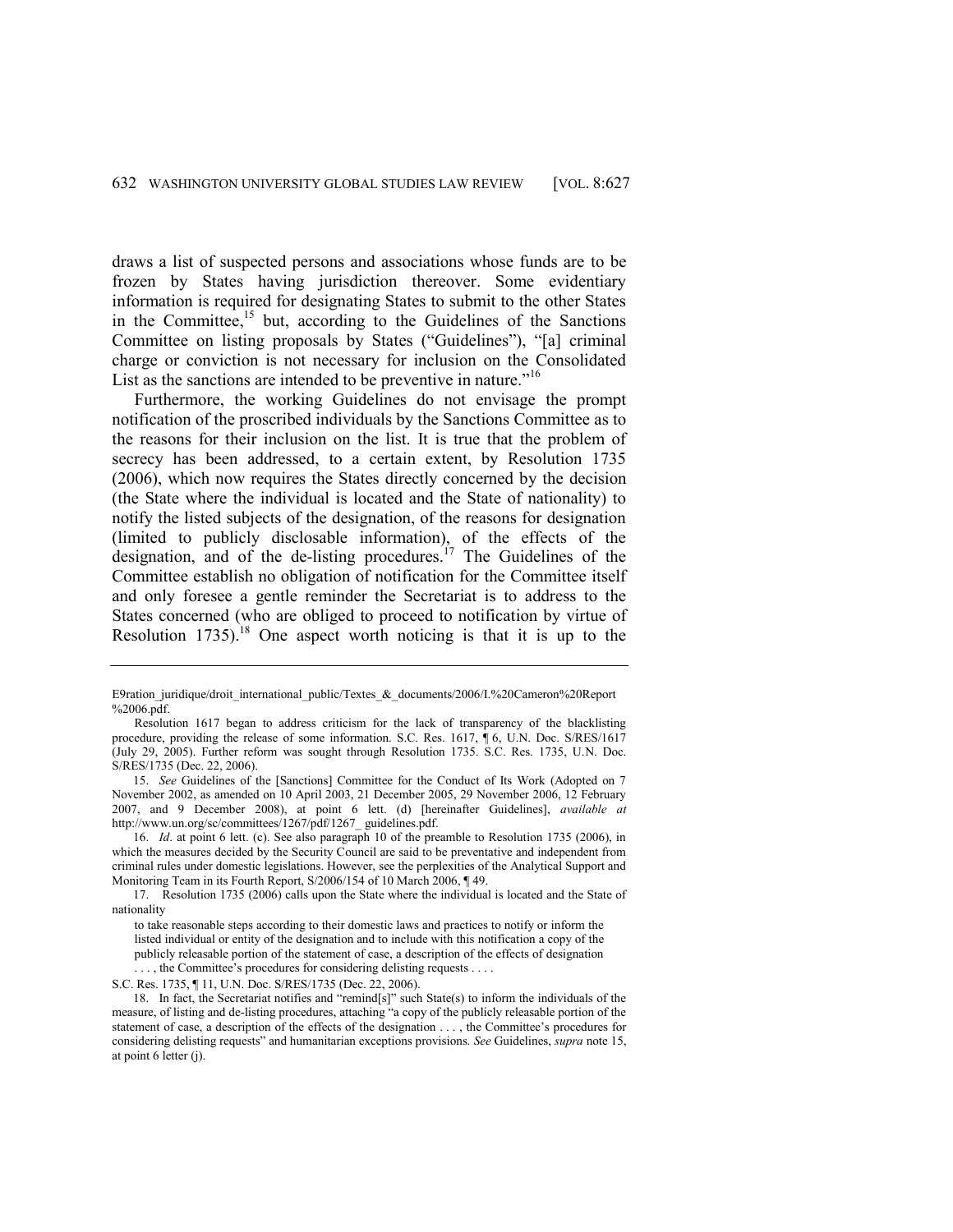designating State(s) to indicate what portion(s) of the statement of the case (in support of a proposed listing) the Committee may publicly release or release to Member States upon request.<sup>19</sup> In addition, the selective notification as to the statement of the case does not involve access of the individual to the file, and thus to the specific pieces of evidence.

<span id="page-7-1"></span><span id="page-7-0"></span>A further, and more troubling, pitfall of blacklisting is that the Guidelines do not establish a procedure enabling the individuals concerned to challenge the allegations and evidence against them before an independent body. The proscribed individuals do not have a proper *right* to contest a listing decision and obtain the re-examination of their case. Re-examination with a view to cancellation from the list is actually only a mere *possibility*. Following a weak reform of the mechanism pursuant to Resolution  $1730 (2006)$ <sup>20</sup> individuals can now file a petition with the focal point for de-listing within the U.N. Secretariat.<sup>21</sup> However, after the petition has been filed, re-examination depends on the discretionary intercession of a State in the Sanctions Committee willing to bring the issue on the body's agenda.<sup>22</sup> Thus, the direct petitioning system introduced by Resolution 1730 (2006) does not eliminate the critical aspects of the mechanism in terms of defense rights: (a) no review process is guaranteed—de-listing consultations cannot be started without the initiative of a State in the Committee, and such initiative is left at the

<sup>19.</sup> *See id*. at point 6 lett. (d).

<sup>20.</sup> Resolution 1730 has very limited achievements: formal accession of individuals to the delisting procedure (which remains inter-governmental in nature), and the possibility for States other than the State of nationality or residence to place the case on the Committee's agenda. S.C. Res. 1730, U.N. Doc. S/RES/1730 (Dec. 19, 2006). In addition, it introduces a further element of concern: while the procedure *ex* Res. 1730 (2006) was thought of as an alternative to the intervention of the States of nationality, such States are allowed to establish the compulsory (and exclusive) petitioning to the focal point, with the result that governments may elude the scrutiny of domestic courts over abusive refusal to address the Sanctions Committee for de-listing. *See* Maurizio Arcari, *Sviluppi in tema di tutela dei diritti di individui iscritti nelle liste dei comitati delle sanzioni del Consiglio di sicurezza*, *in* 90 RIVISTA DI DIRITTO INTERNAZIONALE 657, 662–64 (2006).

<sup>21.</sup> This option was only recently opened to proscribed individuals by Resolution 1730, which established a focal point where de-listing requests from individuals can be filed. S.C. Res. 1730, *supra*  note [20.](#page-7-0) Prior to that, the initiative of the State of nationality or residence was required in order for the Sanctions Committee to consider the cancellation of a name from the list. This procedure presented the typical flaws of the institution of diplomatic protection, insofar as the individual depended on the State's willingness to take the de-listing initiative, and States are generally moved by considerations of political opportunity. For a critical description of the mechanism in place before Resolution 1730 (2006), see Cameron, *UN Targeted Sanctions*, *supra* not[e 6,](#page-3-0) at 176–77.

<sup>22.</sup> The focal point for de-listing has the limited task of forwarding the requests for information and comments to the designating government(s) and government(s) of residence and citizenship, which, after consultations, may call for the request to be placed on the Committee's agenda; if none of these governments takes action, the focal point notifies the request to all States, and the initiative of one member is sufficient to place the issue on the Committee's agenda. *See* S.C. Res. 1730, *supra* note [21,](#page-7-1) at points 5–6 of the "De-listing procedure" annexed document.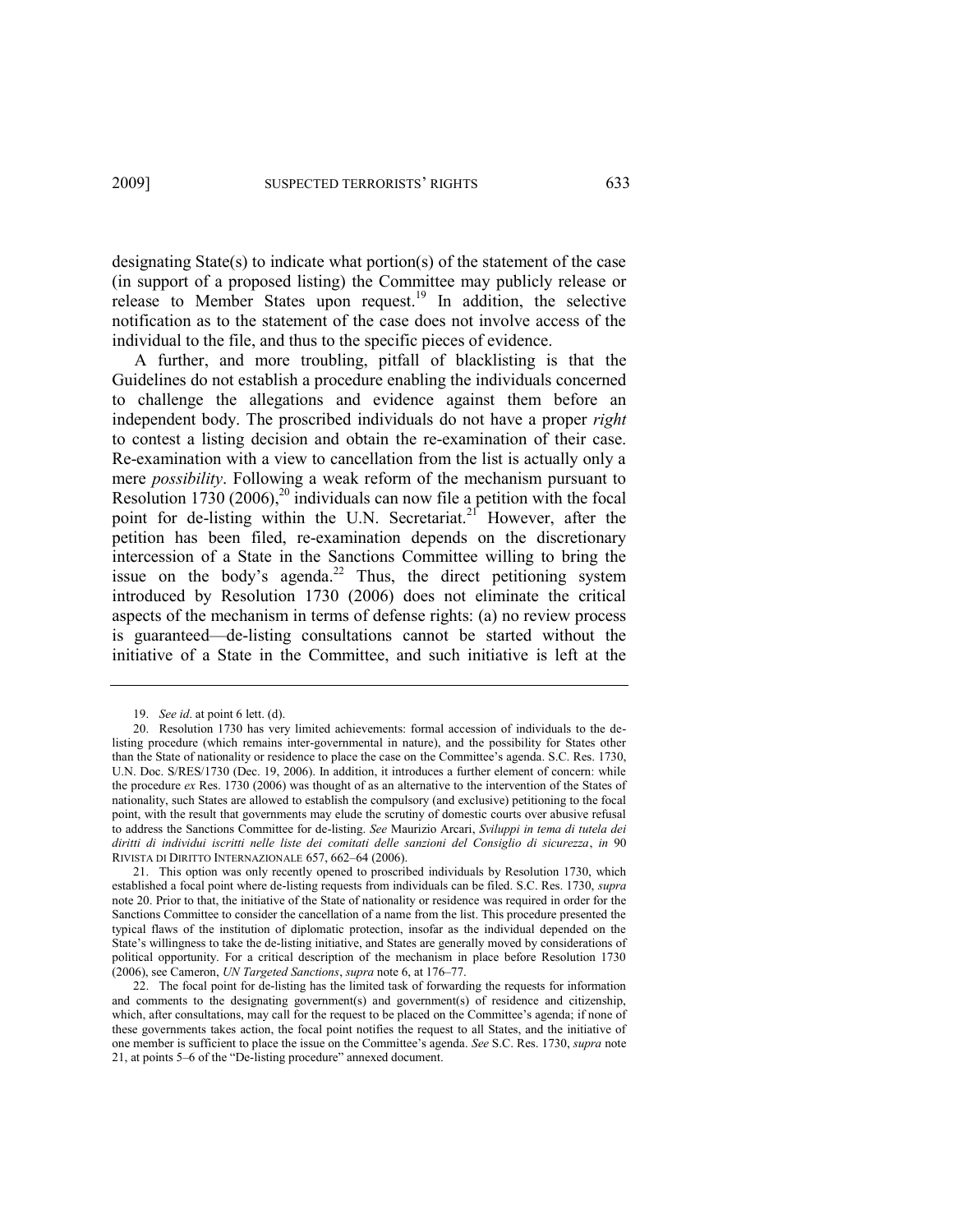discretion of States; (b) no independent third-party is authorized to control the accuracy of the Committee's determinations and adopt a de-listing decision: the same body, the Sanctions Committee—incidentally, a political body—, decides to include an individual on the list, and revises the decision; and (c) the individual is not entitled to participate in and argue his or her case during the proceedings.

This sanctions system opens the door to a scenario in which suspects find themselves deprived of any financial resources and ineligible for future payments for an indefinite duration, without having been charged with any offense whatsoever, or enabled to challenge the relevant decision. Against this background, the question almost suggests itself: is this punishment without a crime? In the light of its duration and far-reaching effects, funds-freezing resembles a criminal penalty,<sup>23</sup> and, in any legal order based on the rule of law,<sup>24</sup> such a punishment should only be inflicted after a tribunal has irrevocably determined guilt.

Now, the freezing of funds has been described by the Security Council's Sanctions Committee as a preventive administrative measure rather than a penalty.<sup>25</sup> However, as the case law of the European Court of Human Rights ("ECHR") indicates, the notion of "criminal" charge is determined not only by the legal classification of the offense, but also by the nature and severity of the possible penalty.<sup>26</sup> The effect of inclusion on the proscription list is long-term deprivation of any current or prospective financial assets, $27$  and heavily impacts the moral and economic credibility

<sup>23.</sup> On the punitive character of the funds-freezing measures, see ERIKA DE WET, THE CHAPTER VII POWERS OF THE UNITED NATIONS SECURITY COUNCIL 352–53 (2004).

<sup>24.</sup> Undoubtedly, upholding the rule of law is amongst the programmatic objectives of the United Nations, and arguably an obligation to adopt measures consistent with the rule of law binds the organs of the organization, at least by virtue of the good faith principle. *See id*. at 195–98; DAVID SCHWEIGMAN, THE AUTHORITY OF THE SECURITY COUNCIL UNDER CHAPTER VII OF THE UN CHARTER (LEGAL LIMITS AND THE ROLE OF THE INTERNATIONAL COURT OF JUSTICE) 163–285 (2001).

<sup>25.</sup> *See* Letter dated 2 September 2005 from the Chairman of the Security Council Committee established pursuant to Resolution 1267 (1999) concerning Al-Qaida, the Taliban, and associated individuals and entities ("1267 Committee"), addressed to the President of the Security Council,  $\P$  37, 41, U.N. Doc. S/2005/572 (Sept. 9, 2005) ("The sanctions are intended as a deterrent as well as a set of preventative measures . . . . [T]he sanctions do not impose a criminal punishment or procedure, such as detention, arrest or extradition, but instead apply administrative measures such as freezing assets . . . ."). *See also* Guidelines, *supra* not[e 15,](#page-6-0) at point 6 lett. (c).

<sup>26.</sup> *See* Engel v. The Netherlands, 22 Eur. Ct. H.R. (ser. A) at 35 (1976); Putz v. Austria, 1996-I Eur. Ct. H.R. 312, 324 (1996); Pierre-Bloch v. France, 1997-VI Eur. Ct. H.R. 2206, 2224–2226 (1997).

<sup>27.</sup> Only limited "humanitarian" exceptions are permitted. *See* S.C. Res. 1452, ¶ 1(a), U.N. Doc. S/RES/1452 (Dec. 20, 2002) (outlining terms in which States may release a limited amount of funds to enable the targeted individual to satisfy some basic needs, such as aliments, lodging expenses, medical care, etc.).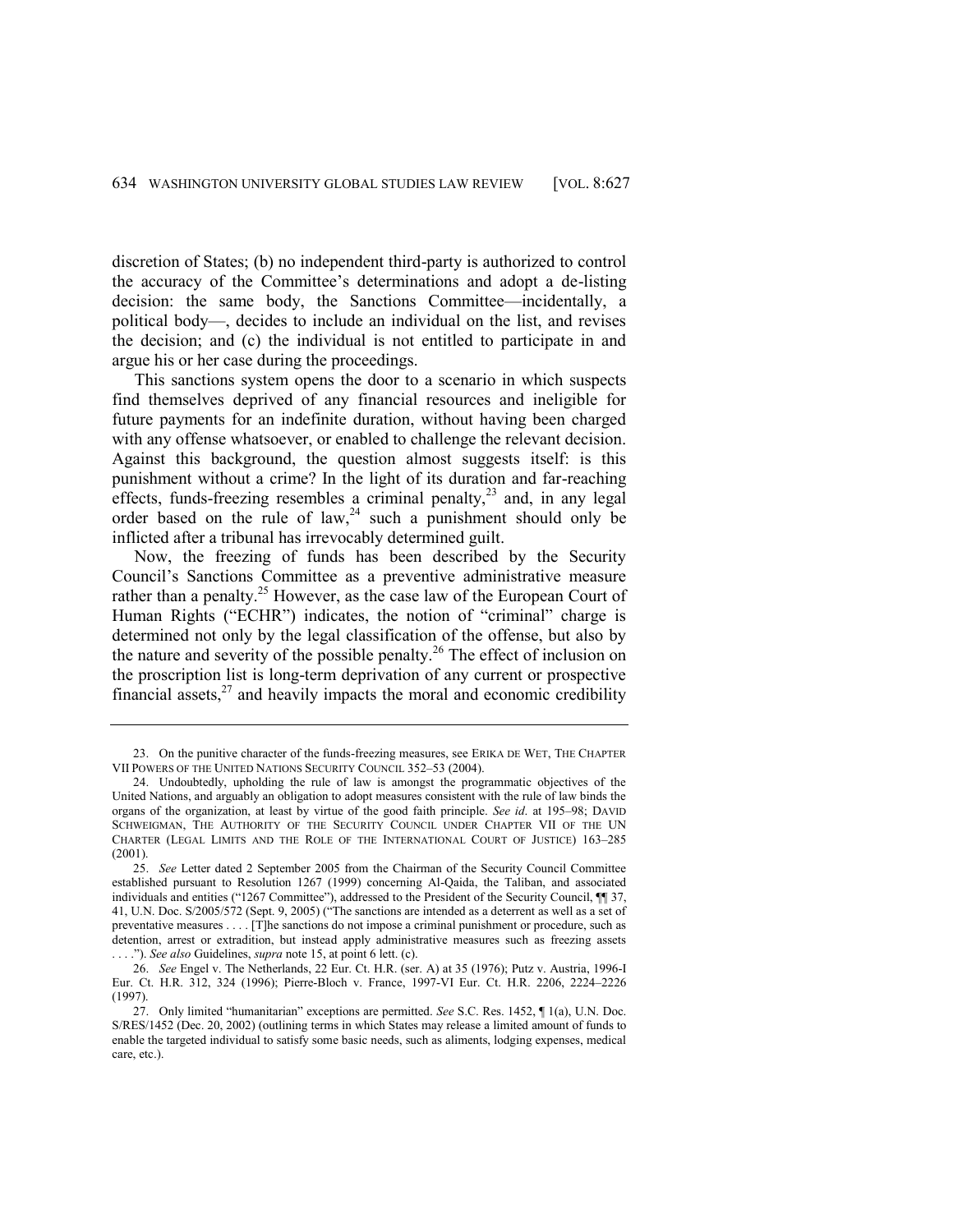of those listed, $28$  and therefore could arguably be considered as the equivalent of a criminal sanction. Further, according to the same prominent jurisprudence, a person is considered to be "charged" when the authorities take measures implying an allegation that he or she has committed a criminal offense, and substantially affecting the situation of the suspect.<sup>29</sup> Such an implication is undoubtedly present in the inclusion of a name on the proscription list and in the adoption/maintenance of the freezing measure. Alternatively, if being placed on the list does not imply a criminal charge, a person has, in any event, a right of access to a judge in a dispute over any civil rights, such as many of the rights at stake for persons listed as alleged terrorists or supporters of terrorism: right to private life, reputation, or enjoyment of property.<sup>30</sup>

The U.N. terrorism blacklisting mechanism fails to secure the defense rights of suspects, and consequently all other rights are possibly infringed. Unsurprisingly, this situation has led to litigation before national and regional courts.

#### II. LOST BETWEEN JURISDICTIONS: CFI PARALLEL CASE LAW ON U.N. AND EU BLACKLISTS AND THE DOUBLE STANDARDS IN THE PROTECTION OF SUSPECTS' RIGHTS

Judicial review of global counter-terrorism measures is an area in which the lack of coordination between jurisdictions particularly affects the prospective outcome of claims by alleged terrorists. This remark is

<sup>28.</sup> The social stigma, as well as the economic consequences flowing from the lack of moral and financial credibility, should not be underestimated. *See* Cameron, *UN Targeted Sanctions*, *supra* note [6,](#page-3-0) at 171–72; C. Eckes, *How* Not *Being Sanctioned by a Community Instrument Infringes a Person"s Fundamental Rights: The Case of SEGI*, *in* 17 THE KING'S C. L.J. 144, 150–51 (2006). The social impact has been, however, oddly minimized by the ECHR. *See* SEGI v. 15 States of the European Union, ECHR decision of 23 May 2002,  $\sqrt{ }$  6, http://cmiskp.echr.coe.int/tkp197/search.asp?skin=hudocen (search HUDOC collection for "App. No. 9916/02," then follow "SEGI and others" hyperlink).

<sup>29.</sup> *See* Foti v. Italy, 56 Eur. Ct. H.R. (ser. A) at 18 (1982). The publication of a warrant, search of premises or persons, and other activities with direct effect on the individual can be considered to indicate that he or she is alleged to have committed an offense.

<sup>30.</sup> An individual's right to court "in the determination of his civil rights and obligations or of any criminal charge" has also been widely discussed by the European Court of Strasbourg. In the landmark case *Ringeisen v. Austria*, the court clarified that the expression "civil rights and obligations" is to be given a broad interpretation as to cover all proceedings that determine private rights and obligations, whatever the character of applicable legislation and irrespective of the competent authority. *See* Ringeisen v. Austria, 13 Eur. Ct. H.R. (ser. A) at 39 (1971). Almost all rights set forth by domestic law (including those that are not conventionally guaranteed) are considered "civil rights," such as the right to enjoy honor and a good reputation. *See* Kurzac v. Poland, ECHR judgment of 22 Feb. 2001, ¶ 20, http://cmiskp.echr.coe.int/tkp197/search.asp?skin=hudoc-en (search HUDOC collection for "App. No. 31382/96," then follow "Case of Kurzac" hyperlink).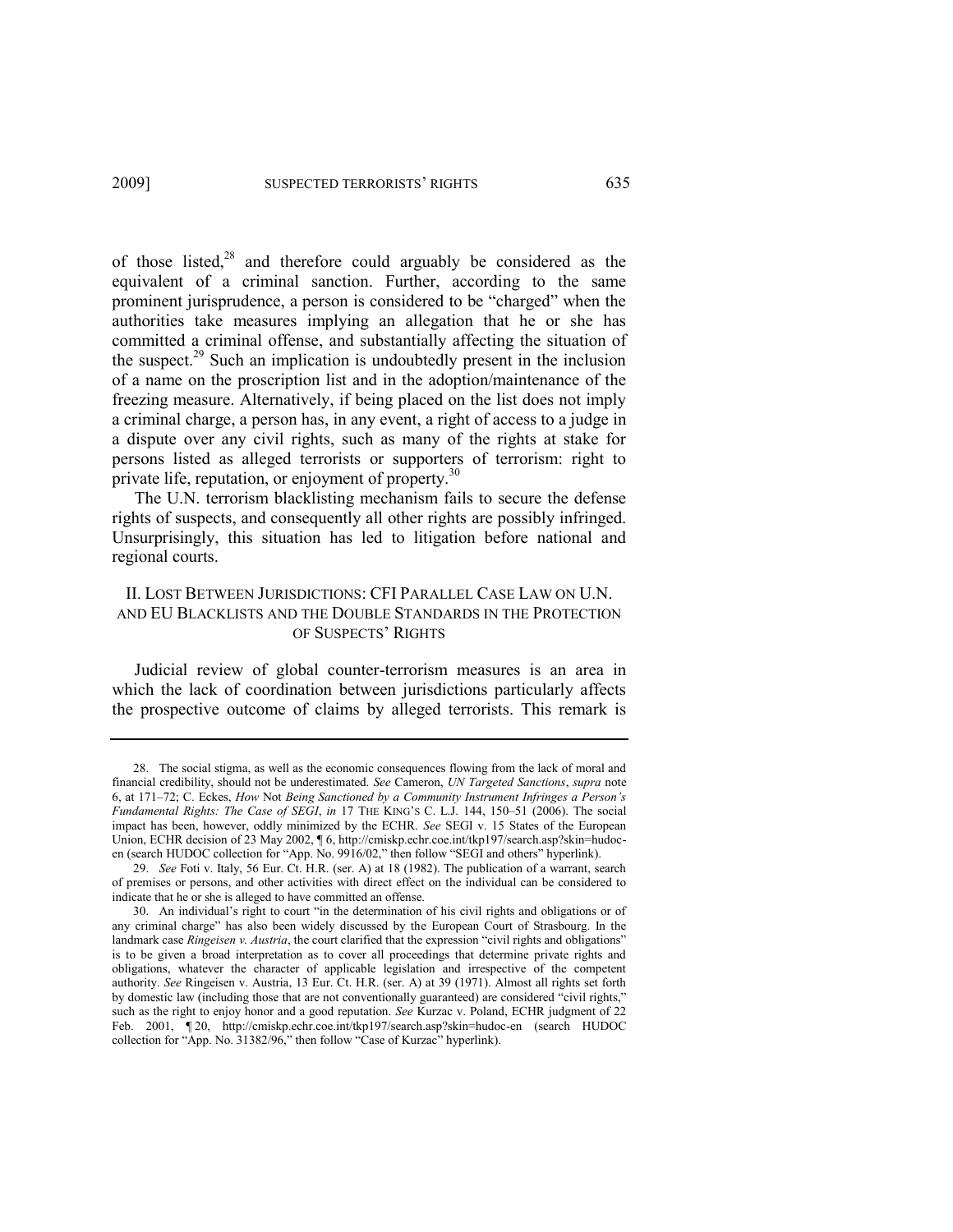persuasively supported by the case law of European Community courts regarding EC measures adopted to give effect to U.N. decisions. As is known, European Union Member States ("EU States") put into operation the measures decided by the Sanctions Committee through EU and EC instruments, essentially common positions followed by implementing regulations or decisions.<sup>31</sup> EU institutions also adopt financial sanctions autonomously, within the general framework provided by U.N. Security Council Resolution 1373 (2001) of 28 September 2001, using a similar procedure to draw their own nominal lists based on information and requests by the EU States. $32$  Individuals and associations on either of the two categories of lists in the EU States can seek relief before the EC courts. However, according to the judgments of the CFI on the matter, the claims result in very different outcomes depending on the origin of the list.

The *Yusuf*, *Kadi*, *Ayadi*, and *Hassan* decisions<sup>33</sup> evidenced that the CFI considered its jurisdiction to be precluded by the primacy of U.N. Charter obligations over any other international obligations, whether human rights treaty obligations or obligations deriving from EU membership.<sup>34</sup> Security

<sup>31.</sup> In order to give effect to Resolution 1390 (2002), the EU Council on May 27, 2002, acting under the powers conferred by Article 11 of the Treaty of the European Union in connection to external relations, adopted Common Position 2002/402/CFSP concerning restrictive measures against Osama bin Laden, members of the Al-Qaida organization and the Taliban, and other individuals, groups, undertakings, and entities associated with them. Starting with EC Regulation 881/2002 of May 27, 2002, the EC regulations based on the common positions automatically endorsed the lists without submitting their contents to control or revision. The EU Council has adopted several common positions and decisions updating both the EU lists and the lists established according to the decisions of the 1267 Committee. See Council Decision 2007/868/EC of 20 December 2007 implementing Article 2(3) of Regulation (EC) No. 2580/2001 on specific restrictive measures directed against certain persons and entities with a view to combating terrorism and repealing Council Decision 2007/445/EC; Commission Regulation (EC) No. 760/2007 of 29 June 2007, updating Council Regulation (EC) No. 881/2002 and repealing Council Regulation (EC) No. 467/2000, 2007/871/CFSP; Council Common Position 2007/871/CFSP of 20 December 2007 updating Common Position 2001/931/CFSP on the application of specific measures to combat terrorism and repealing Common Position 2007/448/CFSP; Council Decision 2007/445/EC of 28 June 2007, implementing Article 2(3) of Regulation No. 2580/2001 and repealing Decisions 2006/379/EC and 2006/1008/EC.

<sup>32.</sup> On the EU listing procedure, see Iain Cameron, *European Union Anti-Terrorist Blacklisting*, HUM. RTS. L. REV. 2, 225 (2003).

<sup>33.</sup> *See* Sandro Cerini, *Blacklisting e diritti fondamentali: Il regolamento del Consiglio n. 881 del 27.5.2002 non sopravvive al vaglio della Corte di giustizia*, 30 RIVISTA DELLA COOPERAZIONE GIURIDICA INTERNAZIONALE 288 (2008).

<sup>34.</sup> Case T-306/01, Yusuf v. Council of the European Union, 2005 E.C.R. II-3533.

From the standpoint of international law, the obligations of the Member States of the United Nations under the Charter of the United Nations clearly prevail over every other obligation of domestic law or of international treaty law including, for those of them that are members of the Council of Europe, their obligations under the ECHR and, for those that are also members of the Community, their obligations under the EC Treaty.

*Id*. ¶ 231. *See*, *e.g.*, Case T-315/01, Kadi v. Council of the European Union, 2005 E.C.R. II-3649, 3712 ¶ 181; Case T-253/02, Ayadi v. Council of the European Union, 2006 E.C.R. II-2139, 2186 ¶ 116;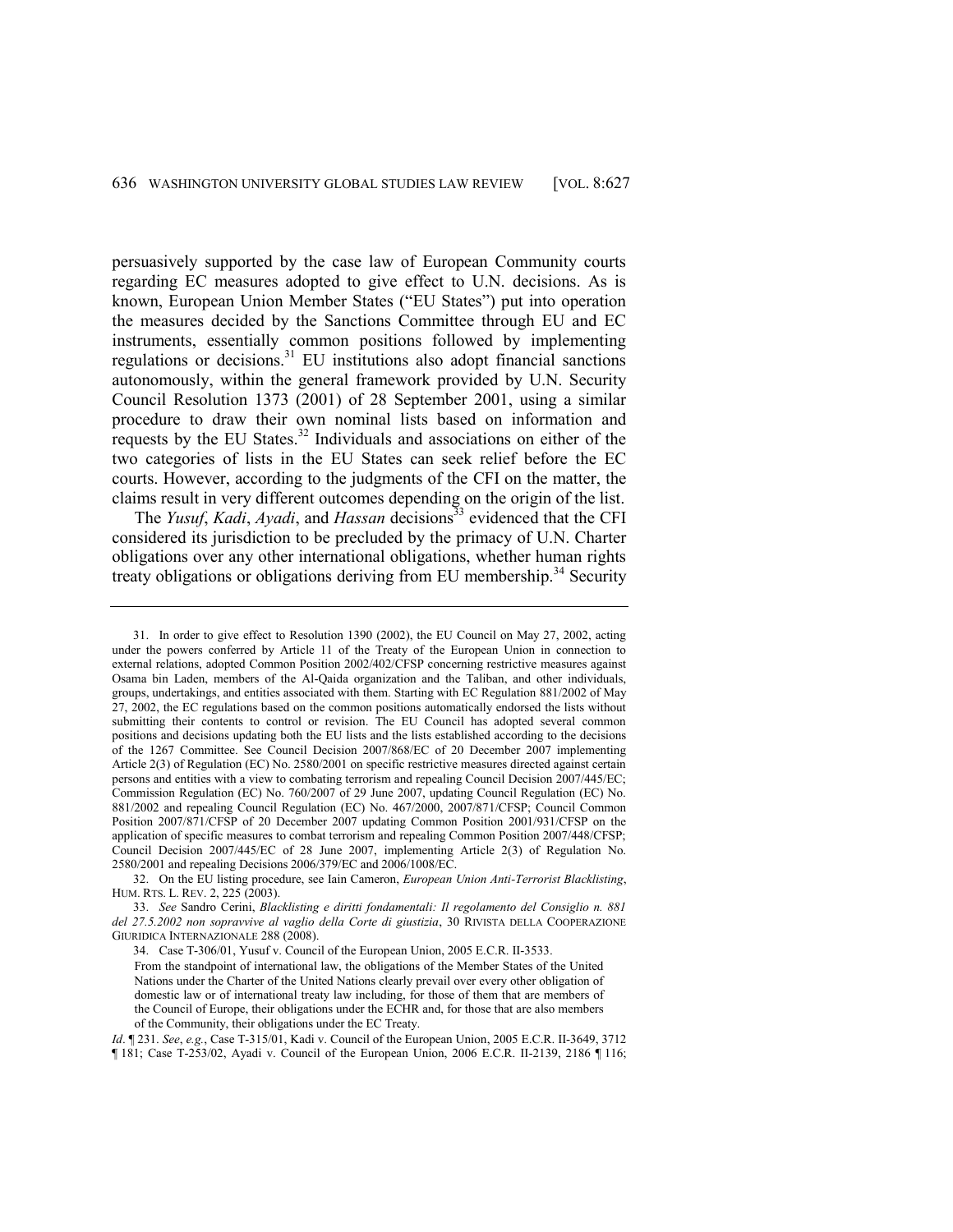<span id="page-11-0"></span>Council resolutions under Chapter VII were considered to be U.N. Charter obligations within the meaning of Article 103, by virtue of Article  $25^{35}$ Consequently, according to the CFI, "the resolutions of the Security Council at issue fall, in principle, outside the ambit of the Court's judicial review and . . . the Court has no authority to call in question, even indirectly, their lawfulness in the light of Community law."<sup>36</sup> The argument is not particularly convincing if we consider that Article 103 merely regulates conflict of norms, and that nowhere in the Security Council resolutions or the Guidelines of the Sanctions Committee are States prevented from receiving complaints from the proscribed individuals after they enforce the funds-freezing decisions; there is, thus, no conflict between the relevant U.N. binding decisions and the exercise of the CFI's prerogatives pursuant to the EC Treaty. The conflict may indeed arise subsequently, in the event the CFI quashes an ECimplementing regulation and establishes that funds must be unfrozen, but judicial review itself is arguably not barred by the supremacy of U.N. Charter obligations.

Irrespective of the permissibility of judicial review of the U.N. decision, the issue arises whether the CFI could exercise jurisdiction over EC implementation measures. In that respect, the CFI found that Community institutions, bound by the EC Treaty to further EU States' international obligations, "acted under circumscribed powers, with the result that they had no autonomous discretion."<sup>37</sup> Consequently, the argument goes, EC legislation adopted in order to give effect to the Security Council's binding resolutions cannot be submitted to judicial review before the EC courts either. This contention is even more questionable, insofar as a court's jurisdiction over EC acts, clearly based on the EC Treaty, does not depend on the objective pursued by their adoption: it is irrelevant for the purposes of the court's jurisdiction if the adopting institutions intended to lay the basis for autonomous EC policy or to further international obligations.

Case T-49/04, Hassan v. Council of the European Union, CFI judgment of 12 July 2006, ¶ 92, http://curia.europa.eu/jurisp/cgi-bin/form.pl?lang=en (search for "case number T-49/04," then follow "T-49/04, Judgment, 2006-07-12" hyperlink).

<sup>35.</sup> *See* Case T-306/01, *Yusuf*, 1234 ("Primacy extends to decisions contained in a resolution of the Security Council, in accordance with Article 25 of the Charter of the United Nations."). See also Case T-315/01, *Kadi*, ¶ 184; Case T-253/02, *Ayadi*, ¶ 116; Case T-49/04, *Hassan*, ¶ 92.

<sup>36.</sup> Case T-306/01, *Yusuf*, ¶ 276; Case T-315/01, *Kadi*, ¶ 225; Case T-253/02, *Ayadi*, ¶ 116; Case T-49/04, *Hassan*, ¶ 92.

<sup>37.</sup> Case T-306/01, *Yusuf*, ¶ 265; Case T-315/01, *Kadi*, ¶ 214; Case T-253/02, *Ayadi*, ¶ 116; Case T-49/04, *Hassan*, ¶ 92*.*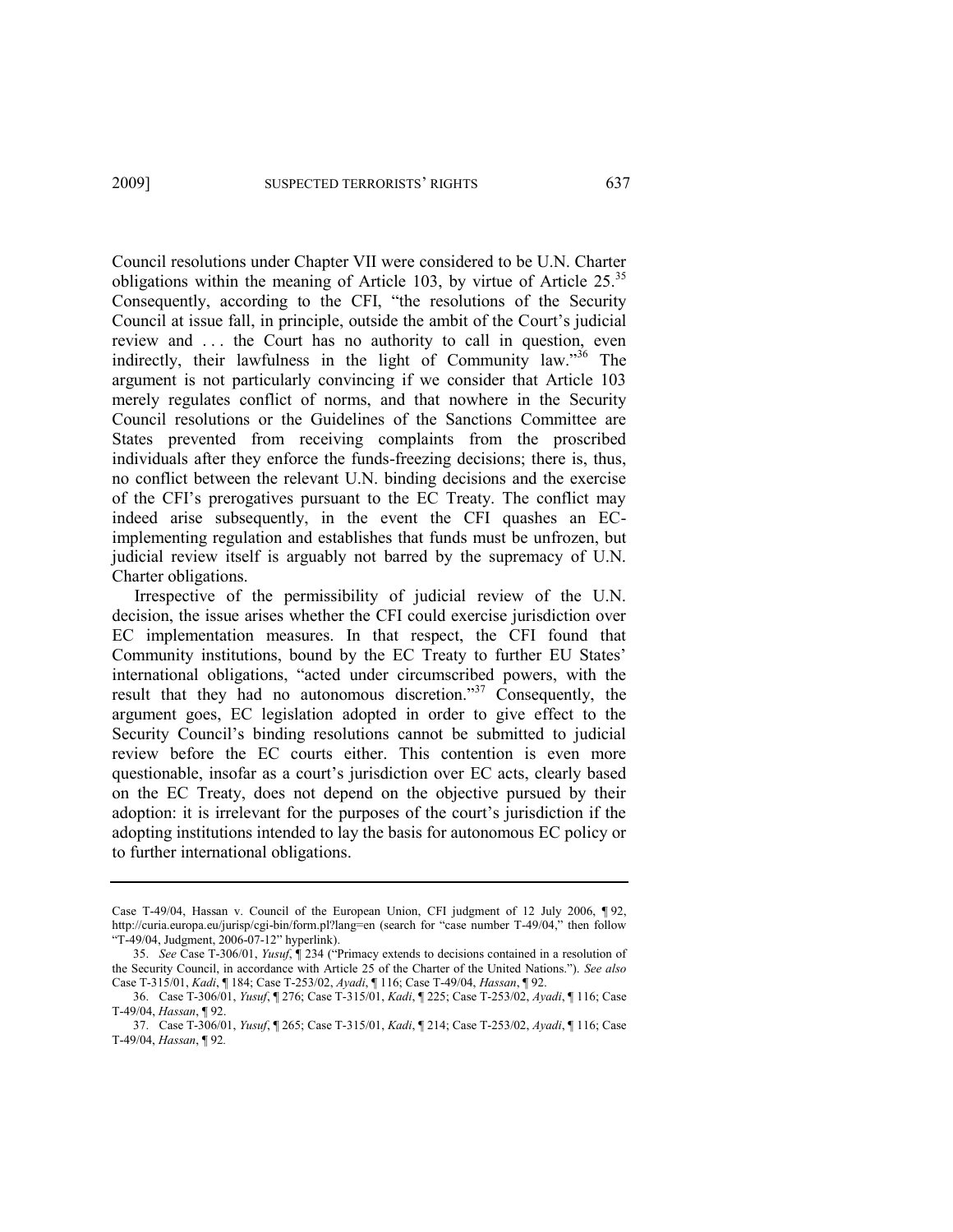Apparently in an attempt to offset its deference to the Security Council, the CFI sought a compromise solution. The CFI deemed itself "empowered to check, indirectly, the lawfulness of the resolutions of the Security Council in question with regard to *jus cogens*, understood as a body of higher rules of public international law binding on all subjects of international law, including the bodies of the United Nations."<sup>38</sup> From a practical point of view, this solution is of little consequence, since, as is known, the number of indisputable *jus cogens* norms in international law is minimal. From a legal point of view, it is, on the other hand, inaccurate: the CFI's residual competence is misleadingly based on the scope of application of a normative source (*jus cogens*) rather than on rules of jurisdiction.<sup>39</sup> It is true that a causal relationship between *jus cogens* and judicial review, to the effect that *jus cogens* violations may result in immunity from review being lifted, has been established in connection to other fields, such as immunity of foreign states from jurisdiction.<sup>40</sup> However, in that case, the existence of *jus cogens* norms applicable to the case did not *create* jurisdiction, but removed the exemption from (preexisting) jurisdiction. To put it differently, *jus cogens* does not create jurisdiction where it does not exist; at best, it removes an exemption from

Ramses Wessel, *Editorial: The UN, the EU, and Jus Cogens*, 3 INT'L ORG. L. REV. 1, 4-5 (2006).

<sup>38.</sup> Case T-306/01, *Yusuf*, ¶ 277; Case T-315/01, *Kadi*, ¶ 226; Case T-253/02, *Ayadi*, ¶ 116; Case T-49/04, *Hassan*, ¶ 92.

<sup>39.</sup> Indeed, it is one thing to assert that all subjects of international law are bound by imperative norms, and a very different one to derive therefrom that a court has jurisdiction over the acts of a legal subject as far as the control of conformity to *jus cogens* is concerned. There has been some doctrinal contestation of the basis of the CFI finding to the effect that it could review U.N. acts from a *jus cogens* point of view.

In the present international legal order, lacking a centralised and fully developed judiciary, it is up to the Security Council to decide on the form of legal protection to be included in the sanctions regime. . . . [T]he ICJ, the principal judicial organ of the UN, is the only judicial organ that potentially has the power to scrutinize Security Council resolutions. . . . It is, therefore, unclear on what basis the CFI considered itself competent to 'check, indirectly, the lawfulness of the resolutions of the Security Council'.

<sup>40.</sup> *See* Ferrini v. Federal Republic of Germany, Cass., sez. un. civ., 11 Mar. 2004, n. 5044/04; *see contra* McElhinney v. Ireland, 2001-XI Eur. Ct. H.R. 37 (2001); Al-Adsani v. United Kingdom, 2001-XI Eur. Ct. H.R. 79 (2001); Fogarty v. United Kingdom, 2001-XI Eur. Ct. H.R. 157 (2001); Jones v. Al-Arabiya [2006] UKHL 26 (U.K.) (appeal taken from Eng.). The legal literature on the relationship between *jus cogens* and immunity is quite extensive. *See* Andrea Bianchi, *Ferrini v. Federal Republic of Germany*, 99 AM. J. INT'L L. 242 (2005); Pasquale De Sena & Francesca De Vittor, *State Immunity and Human Rights: The Italian Supreme Court Decision on the Ferrini Case*, 16 EUR. J. INT'L L. 89 (2005); Lorna Mc Gregor, *State Immunity and Jus Cogens*, 55 INT'L & COMP. L.Q. 437 (2006); Lee M. Caplan, *State Immunity, Human Rights and Jus Cogens: A Critique of the Normative Hierarchy Theory*, 97 AM. J. INT'L L. 741 (2003); Carlo Focarelli, *Denying Foreign State Immunity for Commission of International Crimes: The Ferrini Decision*, 54 INT'L & COMP. L.Q. 951 (2005); Emmanuel Voyiakis, *Access to Court v. State Immunity*, 52 INT'L & COMP. L.Q. 297 (2003); Ed Bates, *State Immunity for Torture*, 7 HUM. RTS. L. REV. 651 (2007).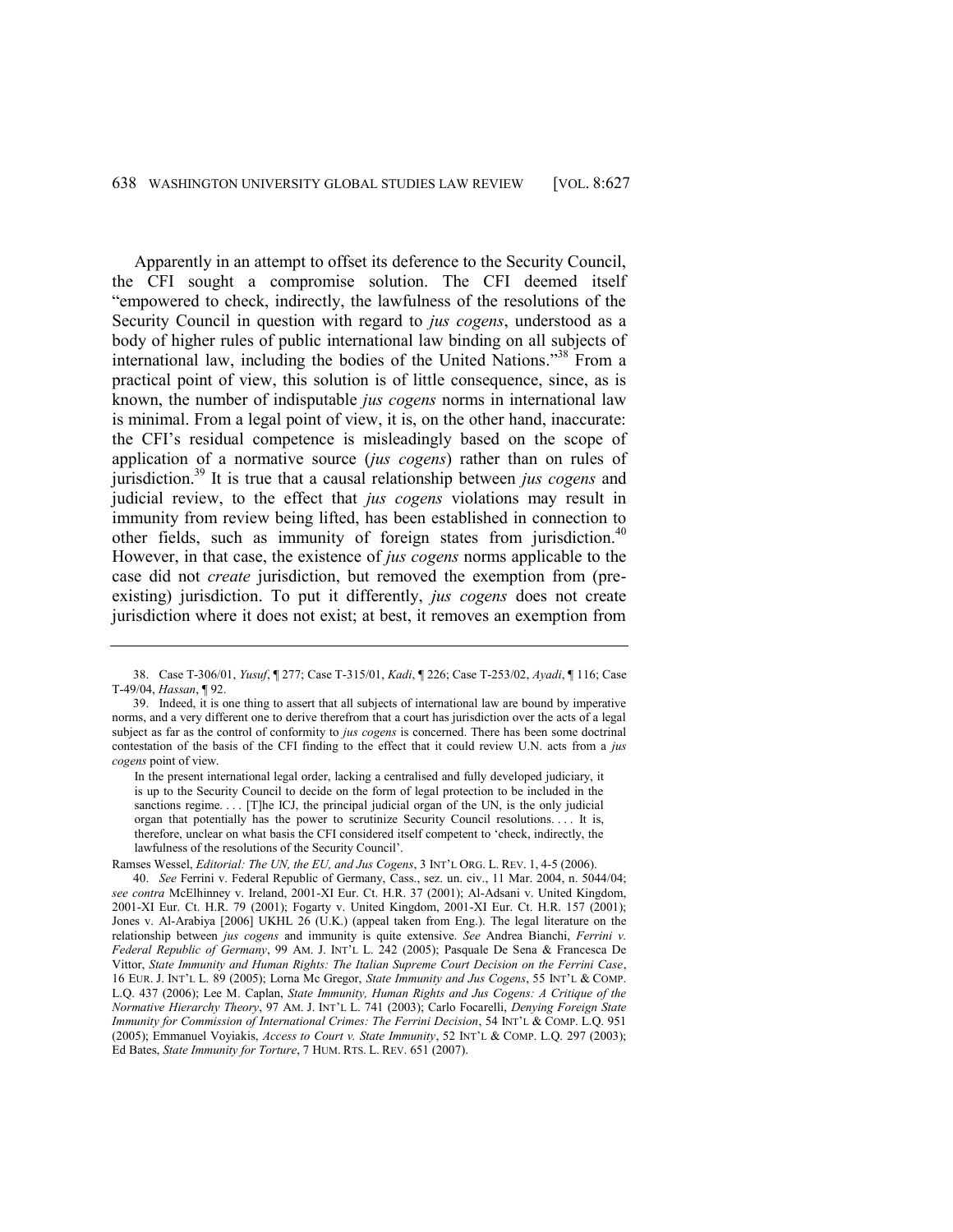the default jurisdiction. That said, even if a court lacks jurisdiction over the acts of a given body, the possibility of *incidental* jurisdiction remains open to discussion: it might be necessary for a court analyzing an act falling within its jurisdiction to first examine the lawfulness of an act outside its jurisdiction on which the first act is based. Some authors have indeed argued for such a possibility in the case of Security Council resolutions,<sup>41</sup> which would imply their diffuse control by the domestic courts of those countries implementing such resolutions in light of domestic and international law; however, this solution is not to be connected with the personal scope of *jus cogens*, but with the necessity of assessing the lawfulness of the original source of an act before deciding the lawfulness of the act itself. Nevertheless, despite this proclaimed selfrestraint, the CFI ultimately took upon itself the task of balancing the competing interests involved when it contended:

In the circumstances of this case, the applicants' interest in having a court hear their case on its merits is not enough to outweigh the essential public interest in the maintenance of international peace and security in the face of a threat clearly identified by the Security Council in accordance with the Charter of the United Nations.<sup>42</sup>

The above-mentioned judgments, while very few, did lay down a consistent pattern for the CFI to follow in cases regarding EC measures adopted to give effect to U.N. sanctions in other fields. In the 2007 *Minin*  case, $43$  the CFI discussed the claim introduced by an individual on the proscription list drawn by the Sanctions Committee for Liberia,<sup>44</sup> and used the same line of argument defined in *Yusuf* and the other terrorist lists cases. The CFI's contention was, again, that the preeminence of the U.N. legal order over that of the EC limits the control of legality by EC judicature, with the exception of *jus cogens* violations.<sup>45</sup>

The case law on U.N. proscription lists implemented by the EU has developed in sharp contrast with the case law on analogous financial sanctions autonomously adopted by the European Union institutions, in particular the *OMPI* judgment of 2006, and the *Sison* and *Sichting* 

<sup>41.</sup> *See* Cannizzaro, *supra* note [6.](#page-3-0)

<sup>42.</sup> Case T-306/01, *Yusuf*, ¶ 344.

<sup>43.</sup> Case T-362/04, Minin v. Council of the European Union, 2007 E.C.R. II-2003.

<sup>44.</sup> At stake were the EC implementation measures of the decisions made by the Sanctions Committee established by Resolution 1521 (2003) in connection with the situation in Liberia, particularly the funds freezing decisions pursuant to Resolution 1532 (2004).

<sup>45.</sup> Case T-362/04, *Minin*, ¶¶ 100–101*.*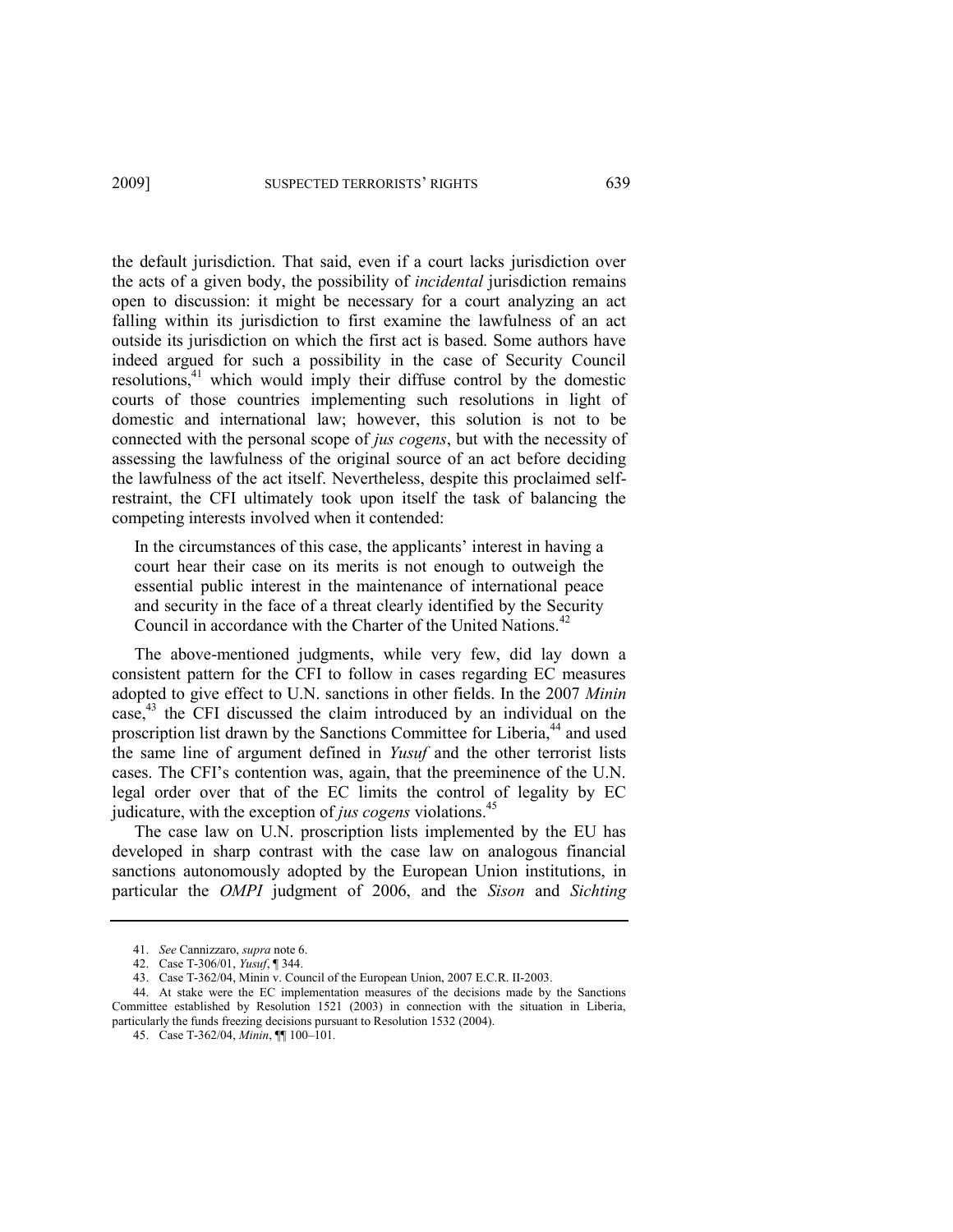<span id="page-14-0"></span>judgments of 2007.<sup>46</sup> Absent the jurisdictional barrier, the CFI found that the obligation to observe the defense rights of suspects requires the institutions to notify the individuals of the reasons leading to the measure immediately after it was adopted, and to afford them a fair hearing if they so request.<sup>47</sup> Emphasis was placed on the consequences of the disproportionate reliance on confidentiality by the EU institutions, which presents two downsides.<sup>48</sup> First, the denial of access to the information in suspects' files impairs their right to express their viewpoint on the factual elements against them. Also, the courts are not placed in a position to perform their supervisory function, $49$  which includes assessing evidence, especially when it is the only procedural guarantee of a fair balance between individual and collective interests.<sup>50</sup>

As the latest judgment of the CFI of October 2008 on the new *OMPI* application underscores, the broad discretion enjoyed by the EU Council in the sphere of economic and financial sanctions "does not mean that the Court is not to review the interpretation made by the Council of the relevant facts";<sup>51</sup> quite to the contrary, "where a Community institution enjoys broad discretion, the review of observance of certain procedural guarantees is of fundamental importance.<sup>552</sup> On the same occasion the CFI also stressed the importance of the accurate revision of the grounds for

48. *See Stichting*, ¶ 61:

*See also OPMI*, ¶ 98.

51. *Id*. ¶ 138.

52. *See* Case T-256/07, People's Mojahedin Org. of Iran v. Council of the European Union, CFI judgment of 23 Oct. 2008, ¶¶ 137–139, http://curia.europa.eu/jurisp/cgi-bin/form.pl?lang=en (search for "case number T-256/07," then follow "T-256/07, Judgment, 2008-10-23" hyperlink).

<sup>46.</sup> *See* Case T-228/02, Organisation des Modjahedines du peuple d'Iran v. Council of the European Union ("OMPI"), 2006 E.C.R. II-4665; Case T-47/03, Sison v. Council of the European Union, 2007 E.C.R. II-73; Case T-327/03, Stichting Al-Aqsa v. Council of the European Union, 2007 E.C.R. II-79.

<sup>47.</sup> *OMPI*, ¶¶ 125–126, 137.

The state of uncertainty in which . . . the applicant has been left, regarding the actual and specific reasons for its inclusion in the list at issue, has been exacerbated by the reply given, even before this action was brought, to its request for access to all the documents made use of by the Council before adopting the decision originally challenged. [Access was denied] on the ground that the only document concerned . . . was classified as 'CONFIDENTIAL EU' and that its disclosure would undermine the protection of the public interest as regards public security and international relations.

<sup>49.</sup> *See id*. ¶ 58:

<sup>[</sup>T]he statement of reasons required by Article 253 EC must disclose in a clear and unequivocal fashion the reasoning followed by the institution which adopted the measure in question in such a way as to enable the persons concerned to ascertain the reasons for the measure and to enable the competent court to exercise its power of review of the lawfulness thereof.

<sup>50.</sup> *OPMI*, ¶¶ 153–155.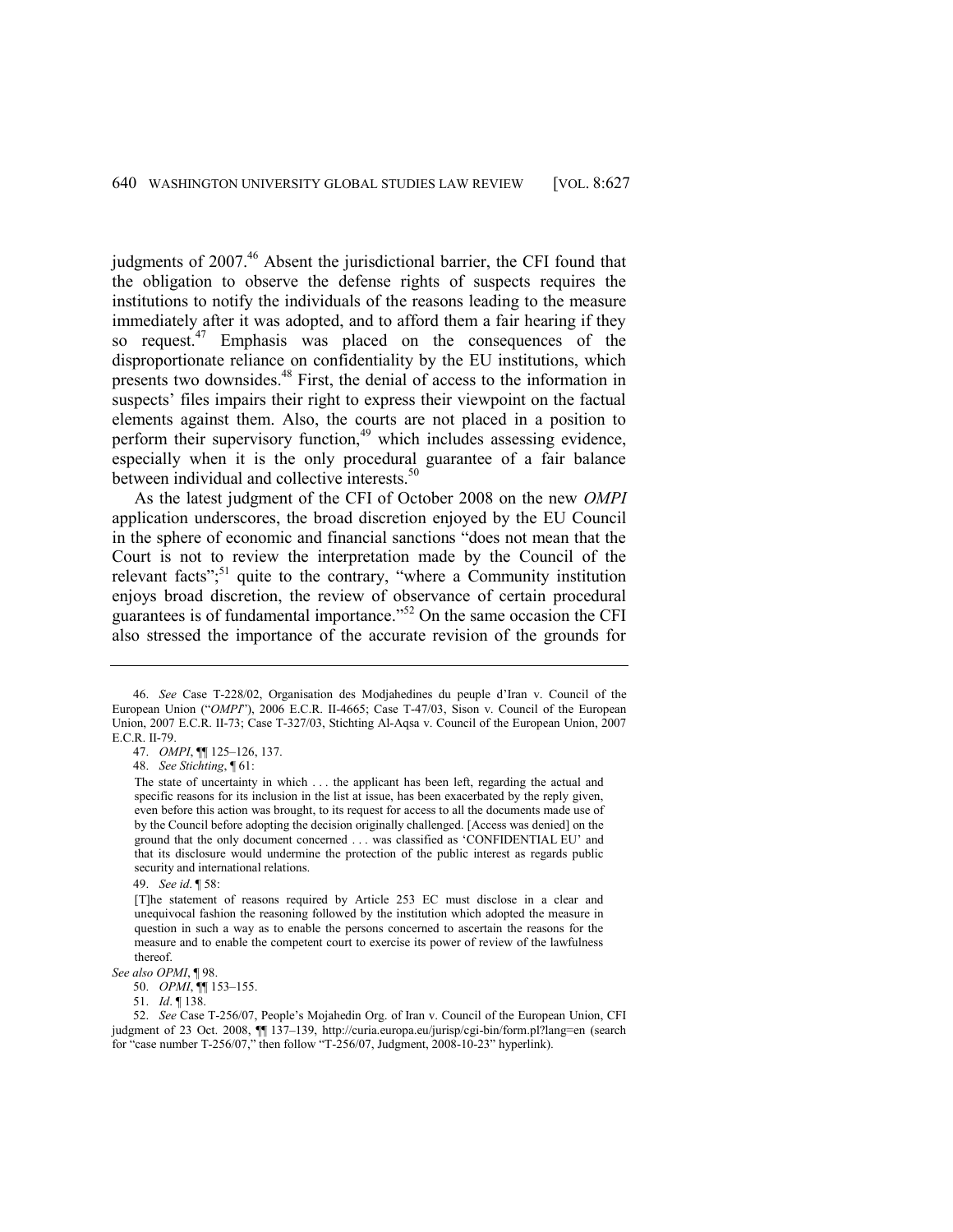maintenance of proscription at regular intervals: the decision to maintain a name on the list must be adopted by the EU Council following the verification of the existence of a decision taken by a competent national authority on the basis of credible evidence.<sup>53</sup>

Clearly, U.N. and EU sanctions regimes are similar in terms of information collection, decision-making process, and impact upon the individuals concerned. What accounted for the radically different judicial outcome was the sole institutional origin of the proscription list: while the CFI upheld fair trial guarantees in EU blacklisting cases, no judicial remedy was acknowledged against sanctions resulting from mere incorporation of Security Council lists into EU law.

The creation of a barrier to judicial review for measures implementing Chapter VII resolutions found support in the stances of other judicatures, whether national tribunals or the European Court of Human Rights.<sup>54</sup> They were based on various legal constructions converging into judicial selfrestraint. One such construction relies on the paramountcy doctrine, affirming the prevalence of Security Council resolutions over human rights treaties by virtue of Article 103. Thus, in its 2006 *Al-Jedda* decision,<sup>55</sup> the London Court of Appeal found that action undertaken by a multinational force, authorized by a Chapter VII resolution to adopt all necessary measures to maintain security and stability in Iraq, falls within the scope of Charter "obligations" whose paramountcy is ensured by Article 103, and renders obligations arising from the ECHR inoperative.<sup>56</sup> In its 2007 judgment on the *Al-Jedda* appeal case,<sup>57</sup> the House of Lords ("HL") confirmed that the detention was not contrary to the right to liberty under Article 5, paragraph 1 of the ECHR (and under the U.K. Human Rights Act of 1998), because the application of that provision was restricted by virtue of the operation of Articles 25 and 103 of the U.N. Charter.<sup>58</sup> According to the HL, the United Kingdom was bound to

<sup>53.</sup> *Id*. ¶¶ 177–183. In the particular case, the EU Council had failed to re-evaluate its assessment in the light of the finding of the U.K. Proscribed Organisations Appeal Commission to the effect that the decision of the Home Secretary had been "unreasonable" and "perverse." *Id*.

<sup>54.</sup> See *infra* the case law of U.K. courts, the Court of First Instance of the European Communities, and the European Court of Human Rights.

<sup>55.</sup> *See* R (on the application of Al-Jedda) v. Sec'y of State for Defence ("Al-Jedda I"), [2006] EWCA (Civ) 327 (Eng.). At stake was the arrest and detention without trial of the plaintiff, on suspicion of terrorist affiliation, by British forces acting as part of a multinational force under the authority of Security Council Resolution 1546.

<sup>56.</sup> *See Al-Jedda I*, ¶¶ 77–81.

<sup>57.</sup> R (on the application of Al-Jedda) v. Sec'y of State for Defence ("Al-Jedda II"), [2007] UKHL 58 (U.K.) (appeal taken from Eng.).

<sup>58.</sup> *See Al-Jedda II*, ¶¶ 30–36.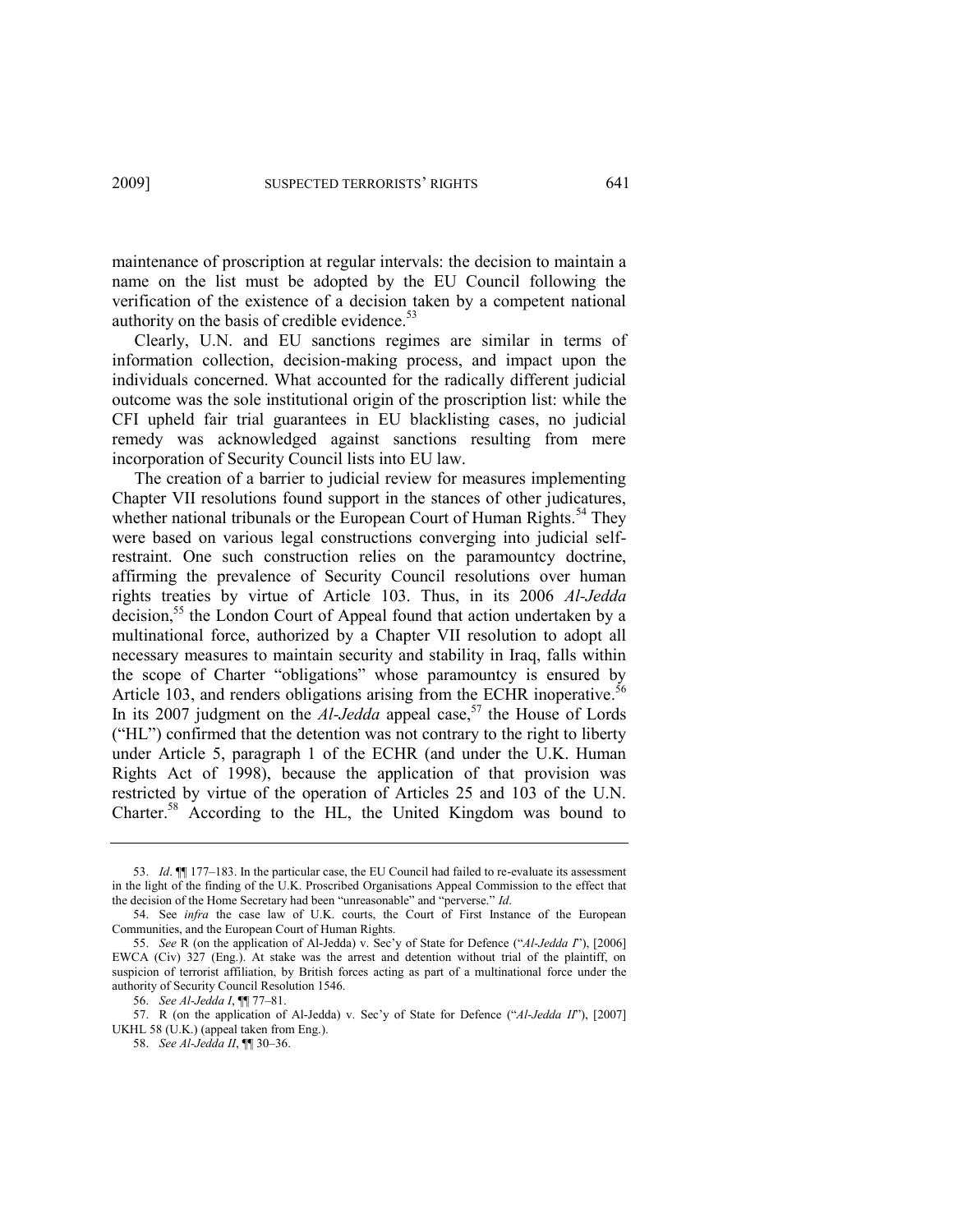exercise its power of detention authorized by the Security Council wherever necessary for imperative reasons of security.<sup>59</sup>

Another ground for judicial self-restraint is the equivalent protection doctrine, underpinning the presumption of respect for human rights in a given legal order, such as the EU or the U.N. Thus, in the *Bosphorus*  $case<sub>0</sub><sup>60</sup>$  the decision of the European Court of Human Rights to abstain from review was based on the alleged presumption of equivalence in human rights protection between the EC legal order and the European Convention, coupled with the fact that the respondent EC State had had no discretion in the transposition of the relevant EC act.<sup>61</sup> The ECHR also established that this presumption could only be rebutted by manifest violations.<sup>62</sup>

Third, de facto judicial immunity of measures carried out under a U.N. Chapter VII resolution is motivated by "exclusive U.N. imputability," a thesis alleging that action required or authorized by the Security Council is attributable to the U.N. rather than to the States materially carrying out the operations.<sup>63</sup> The consequence of non-imputability is the paralysis of the

63. See Behrami v. France and Saramati v. France ("Behrami and Saramati"), ECHR judgment of 2 May 2007, ¶ 151, http://cmiskp.echr.coe.int/tkp197/search.asp?skin=hudoc-en (search HUDOC

<sup>59.</sup> *See Al-Jedda II*. For a brief analysis of the House of Lords judgment, see Alexander Orakhelashvili, *R (on the application of Al-Jedda) (FC) v. Secretary of State for Defence*, 102 AM. J. INT'L L. 337 (2008).

<sup>60.</sup> *See* Bosphorus Hava Yollari Turizm ve Ticaret AS v. Ireland ("Bosphorus"), 2005-VI Eur. Ct. H.R. 113. The case regarded the seizure of an aircraft adopted by the respondent EC State in the furtherance of an EC compulsory act implementing a U.N. embargo decision. *See* Frank Hoffmeister, *Bosphorus Hava Yollari Turizm ve Ticaret Anonim Sirket v. Ireland. App. No. 45036/98*, 100 AM. J. INT'L L. 442 (2006).

<sup>61.</sup> *See Bosphorus*, ¶¶ 152–155:

The Convention does not, on the one hand, prohibit Contracting Parties from transferring sovereign power to an international (including a supranational) organisation . . . . On the other hand, it has also been accepted that a Contracting Party is responsible under Article 1 of the Convention for all acts and omissions of its organs regardless of whether the act or omission in question was a consequence of domestic law or of the necessity to comply with international legal obligations. . . . In the Court's view, State action taken in compliance with such legal obligations is justified as long as the relevant organisation is considered to protect fundamental rights, as regards both the substantive guarantees offered and the mechanisms controlling their observance, in a manner which can be considered at least equivalent to that for which the Convention provides.

See also *id*. ¶¶ 159–165 on the arguments for the presumption of Convention compliance of the European Union protection of fundamental rights.

<sup>62.</sup> *See Bosphorus*, ¶ 156:

If such equivalent protection is considered to be provided by the organisation, the presumption will be that a State has not departed from the requirements of the Convention when it does no more than implement legal obligations flowing from its membership of the organisation. However, any such presumption can be rebutted if, in the circumstances of a particular case, it is considered that the protection of Convention rights was manifestly deficient.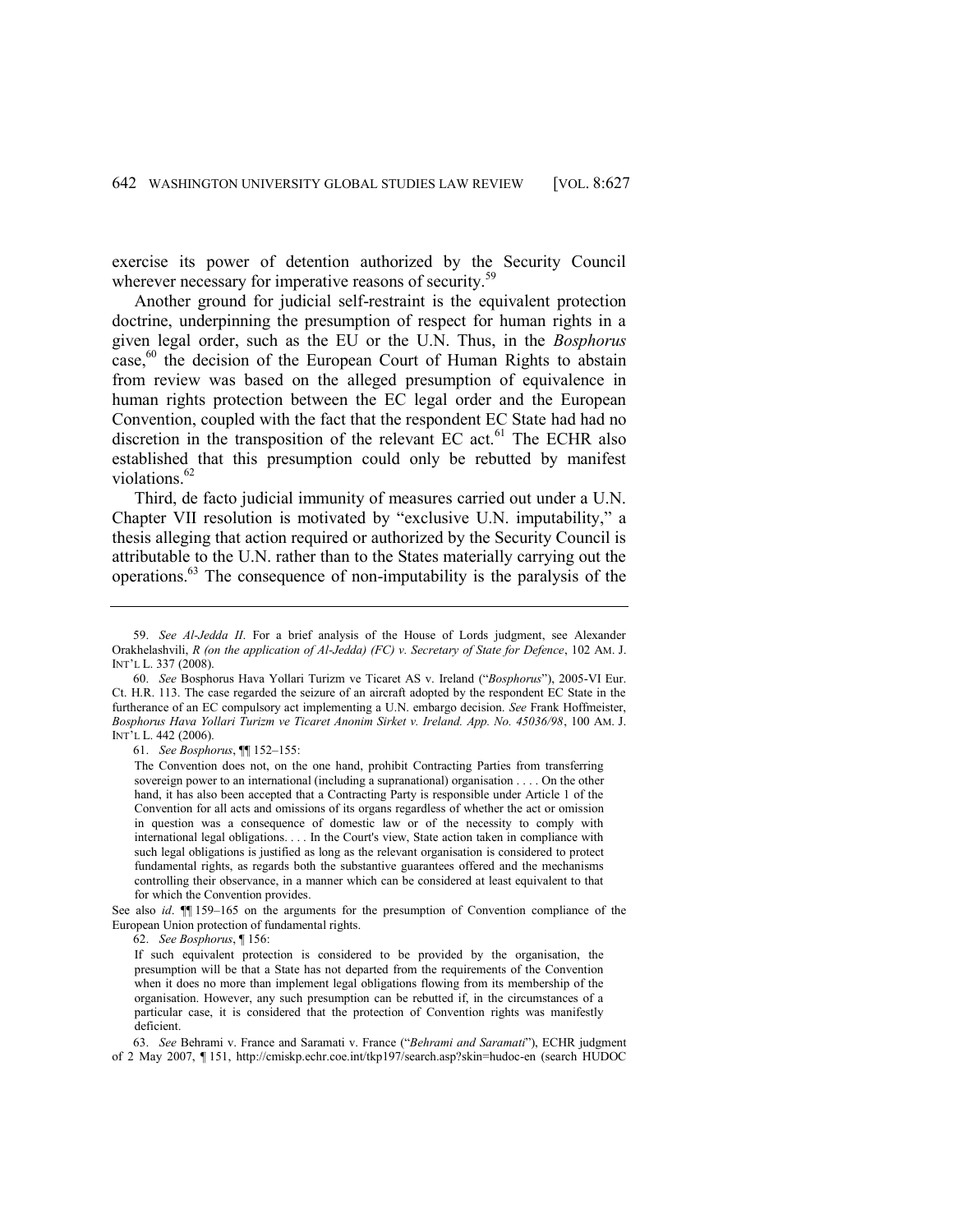<span id="page-17-0"></span>treaty-based systems of human rights protection, which do not bind international organizations, especially in terms of enforcement mechanisms.<sup>64</sup> In the *Behrami and Saramati* joint decision.<sup>65</sup> the European Court of Human Rights established that the actions of an international security force (such as unlawful detention), or the inactions of a civil administration (such as failure to de-mine), are attributable to the U.N. when such international presences operate on the basis of U.N.-delegated command pursuant to Chapter VII of the U.N. Charter.<sup>66</sup> The ECHR derived therefrom that it lacked competence *ratione personae* to entertain the claim.<sup>67</sup> Putting forward rather questionable argumentation, the ECHR considered that the delegation of U.N. Security Council powers to States acting collectively was sufficiently clear and limited to maintain the central role of the Security Council, despite the evident lack of "direct" operational control."<sup>68</sup> Also, the court failed to address the possibility of

65. The common decision in *Behrami and Saramati* attributed acts performed by EC States with the authorization of the Council (KFOR, UNMIK) to the U.N. as a distinct entity. *See* Pierre Bodeau-Livinec et al., *Behrami & Behrami v. France; Saramati v. France, Germany & Norway*, 102 (2) AM. J. INT'L L. 323 (2008); Paolo Palchetti, *Azioni di forze istituite o autorizzate dalle Nazioni Unite davanti alla Corte europea dei diritti dell'uomo: i casi Behrami e Saramati*, 3 RIVISTA DI DIRITTO INTERNAZIONALE 681 (2007).

66. *See Behrami and Saramati*, ¶ 151: ―UNMIK was a subsidiary organ of the UN created under Chapter VII and KFOR was exercising powers lawfully delegated under Chapter VII of the Charter by the UNSC. As such, their actions were directly attributable to the UN, an organisation of universal jurisdiction fulfilling its imperative collective security objective."

67. *See Behrami and Saramati*, ¶ 152.

68. The Court's analysis of the attribution of KFOR actions focused on who exercised "ultimate authority and control," *Behrami and Saramati*, 133, and it found that they laid with the U.N., considering sufficient the fact that the chain of command reached the Security Council through the regular reports of the Secretary General. This interpretation is hardly consistent with the "effective control" standard set forth by the International Law Commission for attribution of conduct either to the contributing States or the organization (Article 5 of the 2004 Draft articles on the responsibility of international organizations). While the Court insisted on the fact that the establishment of KFOR constituted an exercise of a Charter-based prerogative of the Security Council, the legal basis and the effective control over the operations are two distinct aspects. Since peacekeepers function as double organs (national and U.N.), at least the concurrent responsibility of contributing States should have been considered. As to the analysis of UNMIK actions, the Court found that, as a subsidiary organ, it

Collection for "App. No. 71412/01," then follow "Behrami and Behrami" hyperlink): "In the present cases, the impugned acts and omissions of KFOR and UNMIK cannot be attributed to the respondent States ...

<sup>64.</sup> As is known, international and regional conventions aimed at securing fundamental human rights include procedures available to individuals (most significantly complaints before judicial or quasi-judicial bodies) only as against violations allegedly committed by States parties (Article 1 of the Optional Protocol to the International Covenant on Civil and Political Rights, Article 34 of the European Convention on Human Rights, Article 44 of the American Convention on Human Rights, Article 22 of the UN Convention against Torture, etc.). If an action by a State party infringing a protected right under such instruments is considered attributable to an organization of which that State is a member rather than to the State itself, individuals will be deprived of these conventional guarantees, for their complaints will be found inadmissible *ratione personae*.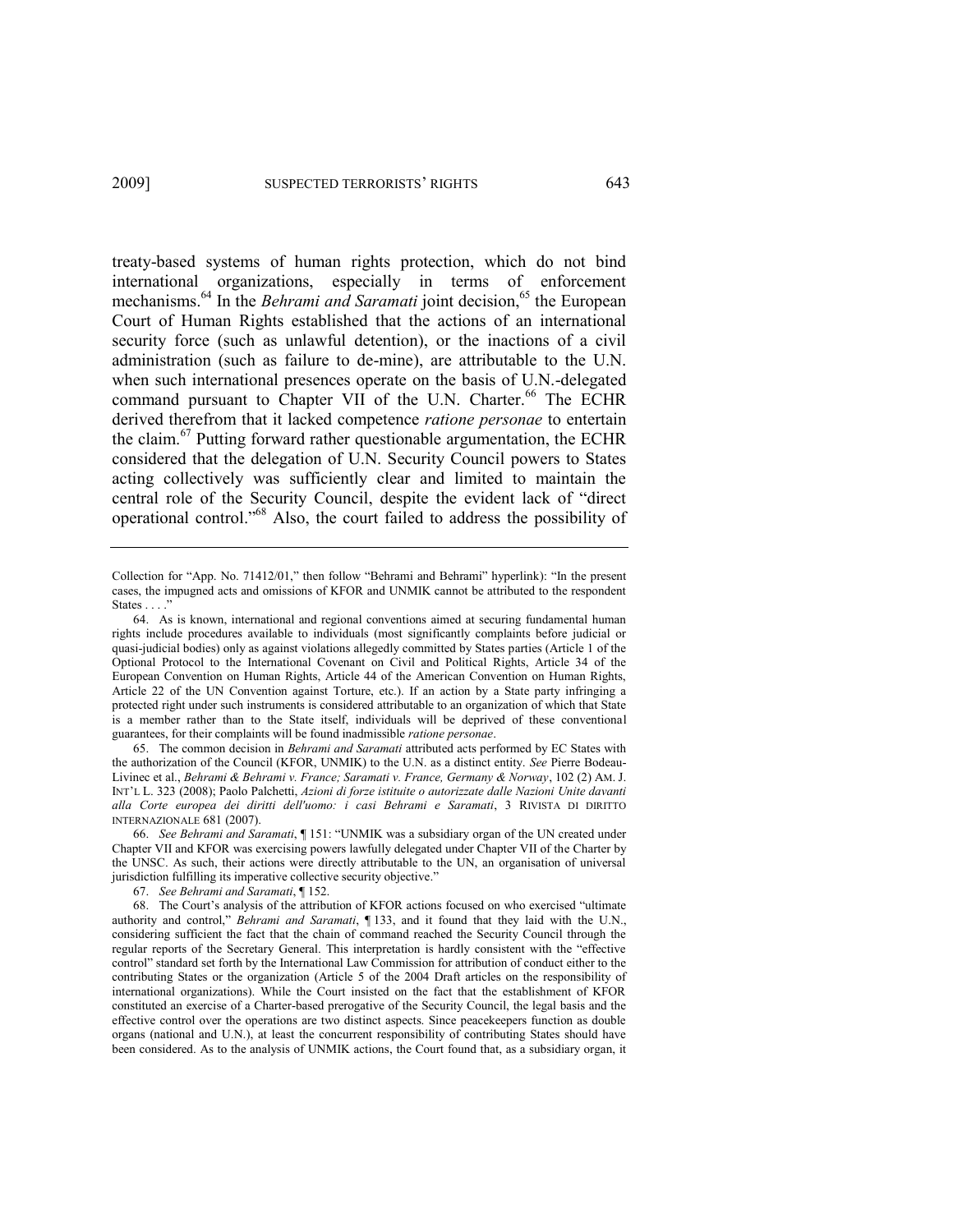subsidiary or concurrent EC State responsibility. The *Behrami* doctrine has been consolidated in subsequent judgments that perpetuate the veil of impunity over State action covered by a Chapter VII resolution: *Kasumaj v. Greece* (5 July 2007),<sup>69</sup> *Gajic v. Germany* (28 August 2007),<sup>70</sup> *Berić v. Bosnia and Herzegovina* (16 October 2007).<sup>7</sup>

Against this mainstream dogma, the *Kadi* appeal judgment delivered by the European Court of Justice on 3 September  $2008^{72}$  challenges the myth of intangibility (or infallibility, for that matter) of measures aimed at implementing U.N. Chapter VII resolutions.

#### III. THE *KADI* APPEAL JUDGMENT: ARTICLE 103 PARAMOUNTCY DOCTRINE VS. THE "EC CONSTITUTIONALITY" TEST

In its appeal judgment of 3 September 2008, the ECJ reversed the *Kadi*  and *Yusuf* decisions of the Court of First Instance, finding that the CFI

erred in law . . . when it held . . . that it followed from the principles governing the relationship between the international legal order under the United Nations and the Community legal order that the contested regulation, since it is designed to give effect to a resolution adopted by the Security Council under Chapter VII of the Charter of the United Nations affording no latitude in that respect, must enjoy immunity from jurisdiction so far as concerns its internal lawfulness save with regard to its compatibility with the norms of jus cogens. $^{73}$ 

was "institutionally directly and fully answerable to the UNSC." *Behrami and Saramati*, ¶ 142. While in the latter case the margin for interpretation appears wider, it may be argued that the focus on the formal qualification of the force should not entirely outweigh the reality on the field, and therefore the assessment of factual control.

<sup>69.</sup> Kasumaj v. Greece, ECHR decision of 5 July 2007, http://cmiskp.echr.coe.int/tkp197/ search.asp?skin=hudoc-en (search HUDOC Collection for "App. No. 6974/05," then follow "Kasumaj v. Greece‖ hyperlink). The *Kasumaj* case regarded the occupation without compensation of the applicant's agricultural land by the Greek KFOR contingent, and raised issues under Article 1 of Protocol 1, Article 6 para. 1 and Article 13. *Id*.

<sup>70.</sup> Gajic v. Germany, ECHR decision of 28 Aug. 2007, http://cmiskp.echr.coe.int/tkp197/ search.asp?skin=hudoc-en (search HUDOC Collection for "App. No. 31446/02," then follow "Gajic v. Germany<sup>3</sup> hyperlink). The facts and alleged violations in *Gajic* were similar to those in *Kasumaj*, insofar as it concerned deprivation of property by the German contingent of KFOR. *Id*.

<sup>71.</sup> Berić v. Bosnia and Herzegovina, ECHR decision of 16 Oct. 2007, http://cmiskp.echr.coe.int/ tkp197/search.asp?skin=hudoc-en (search HUDOC Collection for "App. No. 36357/04," then follow ―Beric and Others‖ hyperlink). The case regarded the responsibility of Bosnia and Herzegovina, established by Resolution 1031 (1995), for acts of the High Representative who allegedly infringed the right to freedom of assembly, fair trial, and effective remedy. *Id*.

<sup>72.</sup> *See* Case C-402/05 P, *Kadi*.

<sup>73.</sup> *Id*. ¶ 327.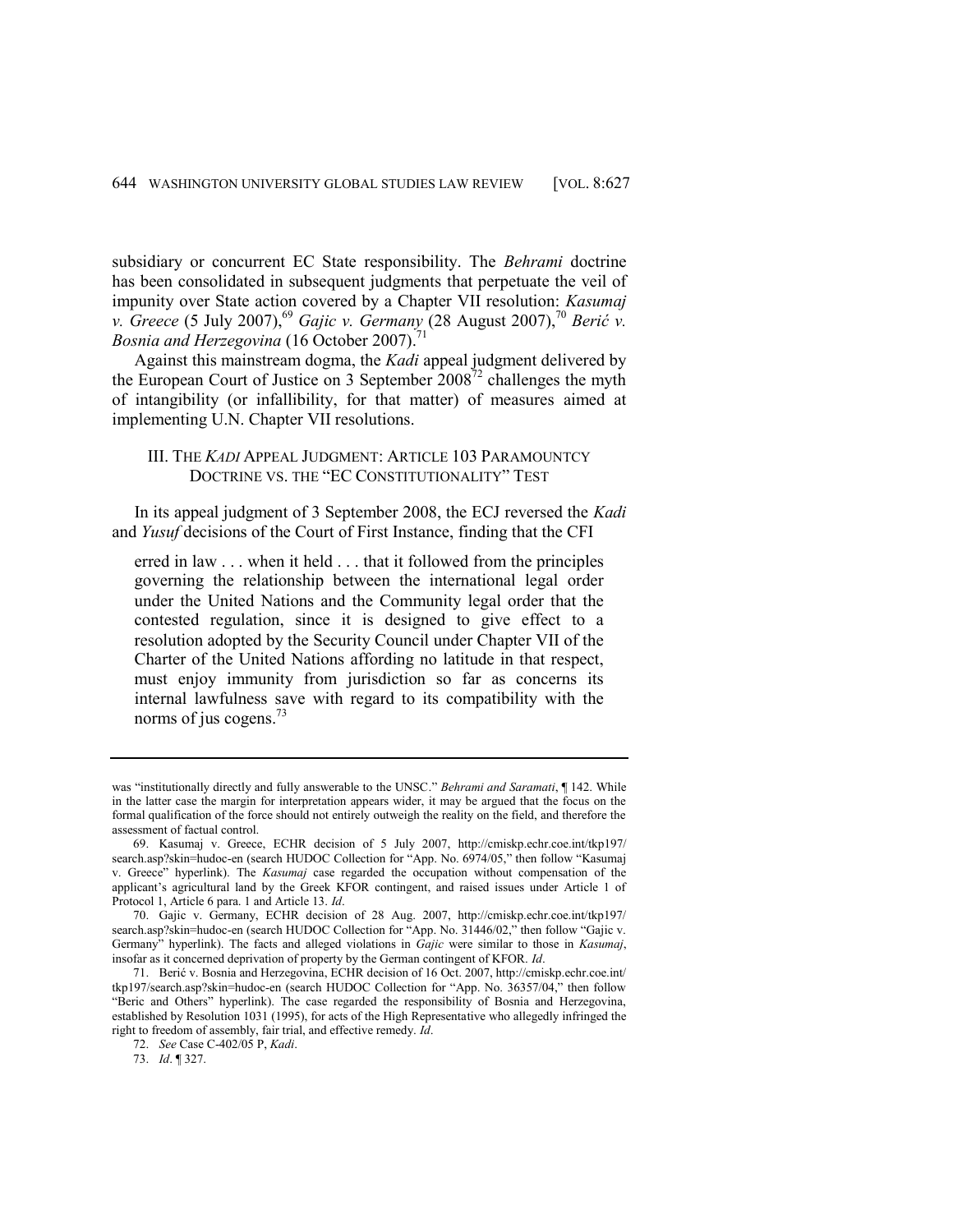In establishing that U.N. mandatory decisions cannot have the effect of depriving the court of its competence to review EC legislation implementing them, the ruling overturns all prior jurisprudential orientations. Not only does the judgment dismantle the legal constructions upholding the immunity from review of measures giving effect to Security Council's Chapter VII resolutions, but it also contains the first judicial contestation of the validity of the remedy available at the U.N. level for wrongfully proscribed individuals.<sup>74</sup> The ECJ's interpretation of the applicability of EC constitutional principles in the presence of what may be termed "reinforced" international obligations offers a novel perspective on the relationship between legal orders.

#### <span id="page-19-0"></span>*A. The EC Legal Order as a Self-Contained Regime and the "Constitutional Control" Value of Judicial Review*

The judgment unmistakably establishes the ECJ's competence to review any piece of EC legislation, irrespective of its original source (in particular, irrespective of whether it has been adopted in the furtherance of international obligations).<sup>75</sup> This finding is based upon a firmly asserted autonomy of the EC legal order—which comprises the norms regulating the allocation of powers amongst EC institutions—with respect to an international agreement.<sup>76</sup> The implications of EC autonomy, for EC courts, are that judicial control over the executive cannot be set aside by international commitments, and further, that when legislation is adopted in order to give effect to an international agreement, EC institutions are bound to secure the basic constitutional values of the EC legal order.<sup>77</sup>

The international legal order is, thus, construed as a multilayer system in which the EC legal order functions as a "self-contained regime," though the term is not explicitly employed. This analysis appears to be uncontroversial. The legal literature<sup>78</sup> and some international case law<sup>79</sup>

<sup>74.</sup> See the observations regarding the Court's assessment of the U.N. re-examination procedure at *infra*, section D point 1.

<sup>75.</sup> *See* Case C-402/05 P, *Kadi*,  $\P$  278: "[T]he lawfulness of any legislation adopted by the Community institutions, including an act intended to give effect to a resolution of the Security Council remains subject, by virtue of Community law, to full review by the Court, regardless of its origin."

<sup>76.</sup> *Id*. ¶ 282. The reference to the allocation of powers is clearly intended to pinpoint the relationship between EC judicature and EC executive organs, particularly the control of the former over the latter.

<sup>77.</sup> *Id*. ¶ 279.

<sup>78.</sup> *See* Anja Lindroos & Michael Mehling, *Dispelling the Chimera of "Self-contained Regimes" International Law and the WTO*, 16 (5) EUR. J. INT'L L. 857 (2005); Bruno Simma & Dirk Pulkowski, *Of Planets and the Universe: Self-contained Regimes in International Law*, 17 EUR. J. INT'L L. 483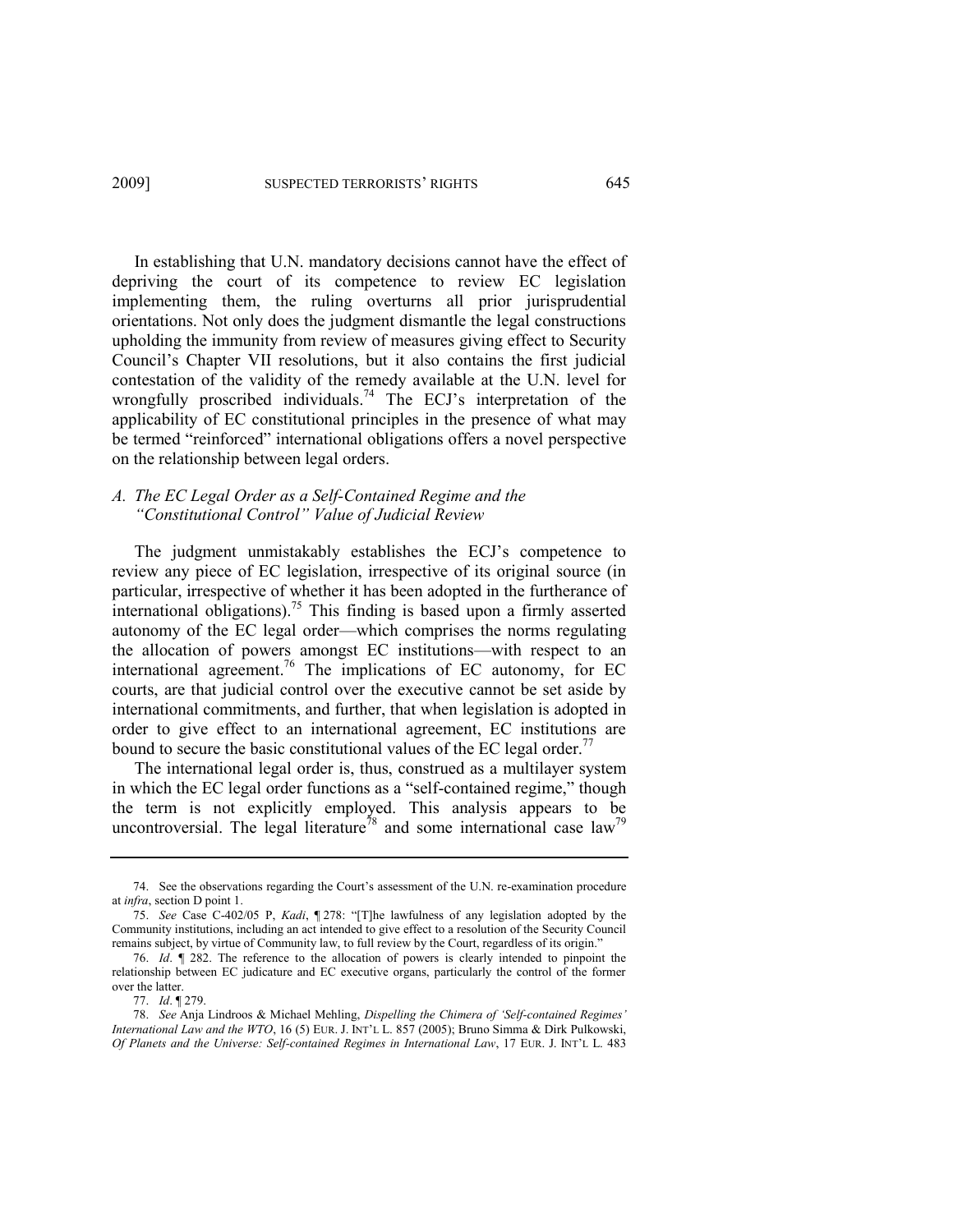have, indeed, acknowledged the existence of special regimes that abide by particular legal norms and are monitored by specific tribunals or quasijudicial bodies. Such regimes have been especially identified in the areas of human rights, international criminal law, environmental law, and international trade law. Also, international organizations, such as the World Trade Organization or the EC itself, can be brought as examples of self-contained regimes insofar as they have their own law-making and compliance mechanisms, and both primary rules and rules of responsibility are established by the founding treaties rather than by international law. The proliferation of special regimes has also been recognized by the International Law Commission in its 2006 conclusions on the unity and fragmentation of international law, $80$  and the concept was already implicit in the 2001 Draft Articles on Responsibility of States for Internationally Wrongful Acts.<sup>81</sup>

The *Kadi* judgment clarifies the peculiarity of the EC legal order as a special treaty-based regime, essentially describing it as grounded on impervious fundamental principles (rule of law, fundamental human rights), $82$  and autonomous mechanisms designed to ensure that those principles are enforced (judicial review). Within this framework, the lack of exception to the ECJ jurisdiction is a natural corollary of the principle

<sup>(2006);</sup> Joost Pauwelyn, *The Role of Public International Law in the WTO: How Far Can We Go?*, 95 AM. J. INT'L L. 535 (2001).

<sup>79.</sup> *See* United States Diplomatic and Consular Staff in Tehran (U.S. v. Iran), 1980 I.C.J. 3 (May 24); Military and Paramilitary Activities (Nicar. v. U.S.), 1986 I.C.J. 14 (June 27).

<sup>80.</sup> *See* International Law Commission, Conclusions of the Work of the Study Group on the Fragmentation of International Law: Difficulties Arising from the Diversification and Expansion of International Law (2006), http://untreaty.un.org/ilc/texts/instruments/english/draft%20articles/1\_9\_ 2006.pdf.

<sup>81.</sup> *See* INTERNATIONAL LAW COMMISSION, DRAFT ARTICLES ON RESPONSIBILITY OF STATES FOR INTERNATIONALLY WRONGFUL ACTS (2001), Art. 55 (Lex specialis): "These articles do not apply where and to the extent that the conditions for the existence of an internationally wrongful act or the content or implementation of the international responsibility of a State are governed by special rules of international law."

<sup>82.</sup> The general principles of EC law, binding EU institutions and member States when they implement EC legislation or act within the scope of EC law, are no novelty in the ECJ's jurisprudence. Though some of them (the duty of cooperation and non-discrimination on nationality grounds) arise directly from the EC Treaty, many principles (loyal cooperation, proportionality, legitimate expectations, fundamental rights, good administration) have developed by means of jurisprudence, and only recently found express recognition as constitutional principles of the EU legal order. *See* ANTHONY ARNULL ET AL., WYATT & DASHWOOD'S EUROPEAN UNION LAW 235–54 (2006). In this case the rule of law itself is indicated as a general principle and as a shield against obligations deriving from the interaction with other legal orders. The ECJ's approach cannot be said to be farfetched; not only can this principle be derived from the common constitutional traditions of member States, but the rule of law is implied in the formulation of the task assigned to the EC judicature by Article 220 of the Treaty: "The Court of Justice and the Court of First Instance, each within its jurisdiction, shall ensure that in the interpretation and application of this Treaty the law is observed."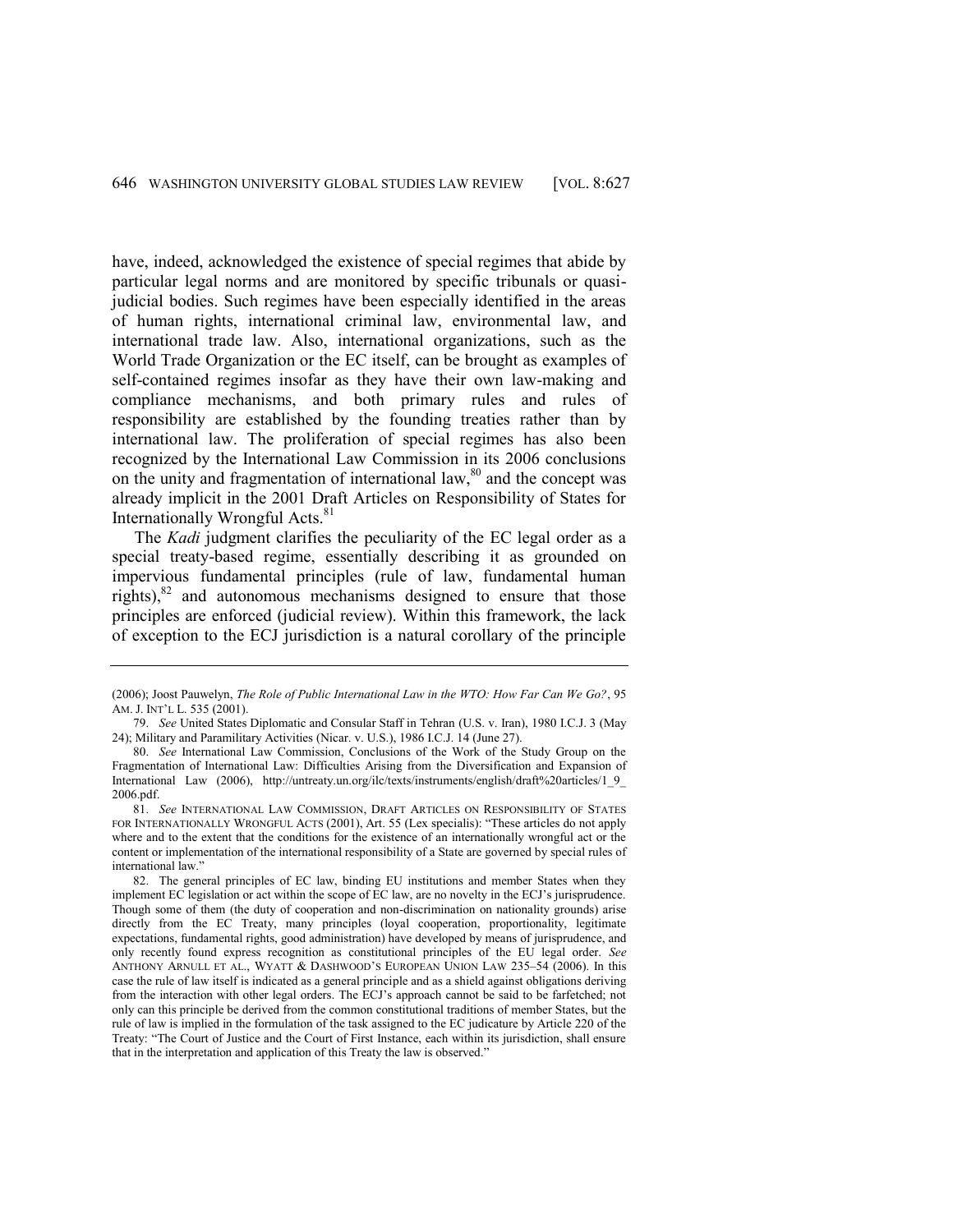that the EC is governed by the rule of law.<sup>83</sup> The ECJ thus establishes a *necessary* relationship between rule of law and judicial review: judicial review is not an accessory procedural guarantee that can be set aside by strong presumptions of legality or security exigencies, but is an intrinsic element of the rule of law. As to the parameters for review, the lawfulness of EC acts, including legislation adopted to give effect to international commitments, is contingent upon the observance of human rights insofar as they are an integral part of EC general principles of law.<sup>84</sup>

#### *B. The Clash Between the International and EC Hierarchies of Sources and an Artifice for Reconciliation*

The view that the EC legal order operates within a fragmented international order logically circumscribes the scope of EC judicial review. In particular, the EC judicature cannot assess the legitimacy of any act emanating from a non-EC legal subject such as the U.N. Security Council. In fact, the ECJ warily specifies the extent of its competence, and stresses that its review does not regard the original U.N. resolutions, but exclusively considers the implementing EC legislation.<sup>85</sup>

Coherently with the strict distinction between the U.N. and EC orders, the ECJ does not advocate for any residual or indirect possibility of review of U.N. acts, even from a *jus cogens* perspective. It thus corrects the logical fallacy of the CFI referred to previously.<sup>86</sup> The position of the ECJ appears, in fact, more legally rigorous.<sup>87</sup> It does not purport to assess the validity of U.N. acts and neither does it challenge the primacy of the resolution at the international level. Nevertheless, it clarifies that the priority of sources is different in international law and EC law. In international law, U.N. Chapter VII resolutions supersede all other treaty

<sup>83.</sup> *See* Case C-402/05 P, *Kadi*, 1281: "[T]he Community is based on the rule of law, inasmuch as neither its Member States nor its institutions can avoid review of the conformity with the basic constitutional charter, the EC Treaty . . . ."

<sup>84.</sup> *Id*. ¶¶ 279, 283, 284.

<sup>85.</sup> *Id.*  $\llbracket \text{I} \rrbracket$  286–287. However, further in the judgment, the court ultimately does assess the U.N. mechanism, establishing a direct relationship between the lack of an acceptable U.N. re-examination procedure and EC exercise of jurisdiction. *See supra* not[e 74.](#page-19-0)

<sup>86.</sup> *See supra* not[e 36,](#page-11-0) Section II.

<sup>87.</sup> Naturally, direct scrutiny of respect for human rights by U.N. bodies would not have been technically adequate for a tribunal entrusted with the supervision of conformity to obligations arising under a different conventional regime. However, the fact that the EC courts cannot quash a U.N. act does not mean the courts cannot analyze their legitimacy according to international law, rather than limit their task to assessing EC legitimacy in the wake of such acts. Also, one can hardly make the case that an EC act implementing an unlawful act under international law may nevertheless be lawful under EC law.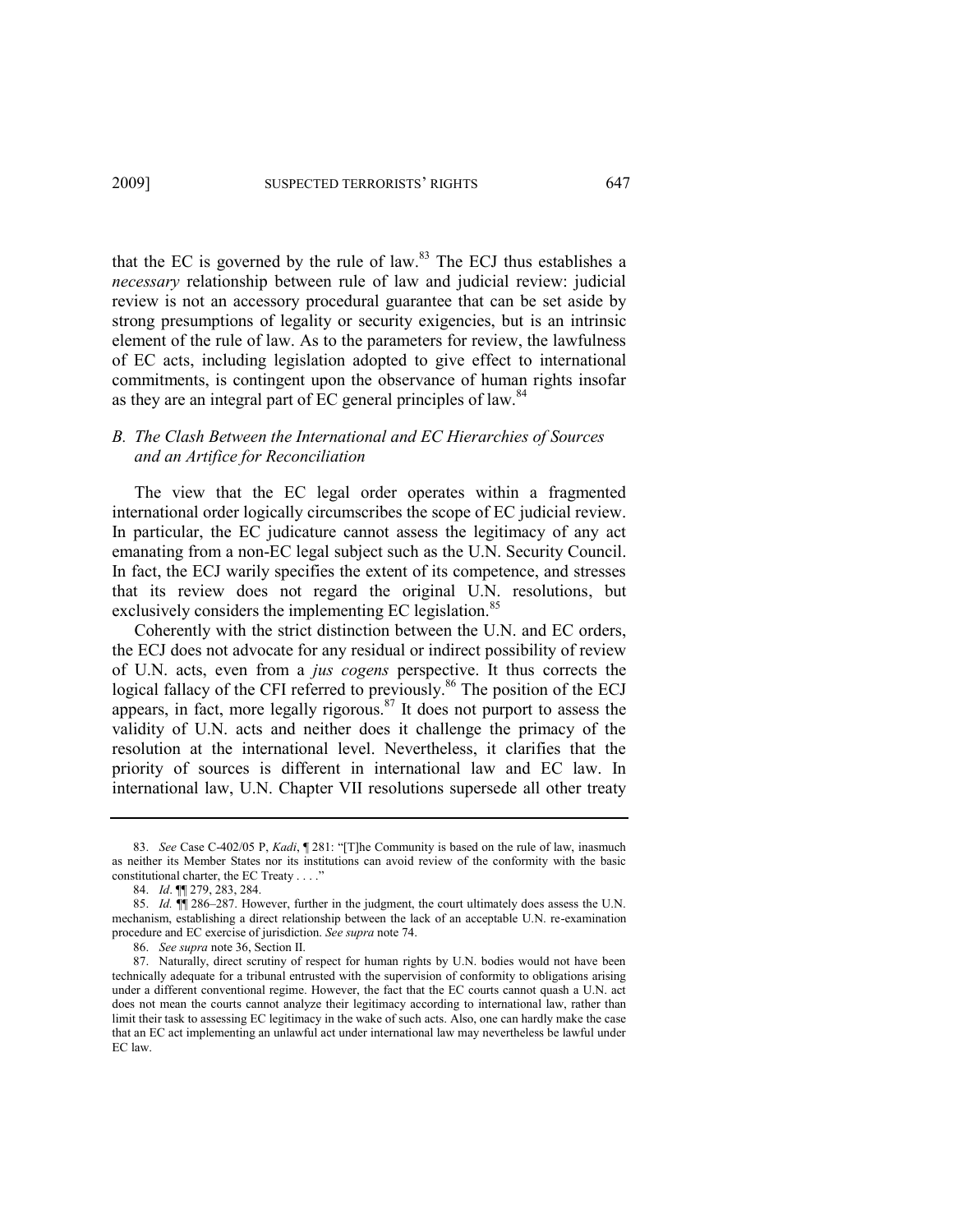obligations, including the EC Treaty and human rights treaties such as the ECHR. Under EC law, even "reinforced" international obligations have to pass the test of "EC constitutionality": they cannot be implemented if the implementation measure—an internal EC act—conflicts with the fundamental principles of the European Community.<sup>88</sup>

To be sure, there exists a prospect of collision between the obligation of EC institutions under international law to implement U.N. decisions even in case of contrast with other treaty obligations, and the subordination of any EC act to EC constitutional principles. In order to reconcile these two incompatibly hierarchized sets of norms in the instant case, the ECJ uses a legal artifice: the discretion of EC institutions in giving effect to U.N. decisions. The court thus acknowledges that the EC has an obligation to observe U.N. decisions,<sup>89</sup> but finds that "the Charter" of the United Nations does not impose the choice of a particular model for the implementation of resolutions adopted by the Security Council under Chapter VII of the Charter, since they are to be given effect in accordance with the procedure applicable in that respect in the domestic legal order of each Member of the United Nations.<sup>590</sup> The discretion of States/EU institutions in transposing U.N. resolutions according to their domestic procedures entails for the court that the impossibility of challenging the international lawfulness of U.N. measures does not block the review of the internal lawfulness within the European Community of the EC implementing act. As a result, the ECJ, unlike the CFI, finds that judicial review of the internal lawfulness of the regulations is not barred by the primacy of Charter obligations.<sup>91</sup>

Naturally, once established that the ECJ's jurisdiction is strictly limited to EC acts, it becomes crucial to determine if the impugned decision is attributable to EU States, EU institutions, or to the U.N. Security Council. In fact, the *Kadi* respondents had put forward the argument that the ECJ should refrain from reviewing EC acts insofar as they merely further U.N. decisions. The ECJ's answer to this highly contentious issue is, once more,

<sup>88.</sup> *See* Case C-402/05 P, *Kadi*, ¶¶ 287–288:

<sup>[</sup>I]t is not, therefore, for the Community judicature, under the exclusive jurisdiction provided for by Article 220 EC, to review the lawfulness of such a resolution adopted by an international body, even if that review were to be limited to examination of the compatibility of that resolution with jus cogens. However, any judgment given by the Community judicature deciding that a Community measure intended to give effect to such a resolution is contrary to a higher rule of law in the Community legal order would not entail any challenge to the primacy of that resolution in international law.

<sup>89.</sup> *Id*. ¶¶ 291–296.

<sup>90.</sup> *Id*. ¶ 298.

<sup>91.</sup> *Id*. ¶ 299.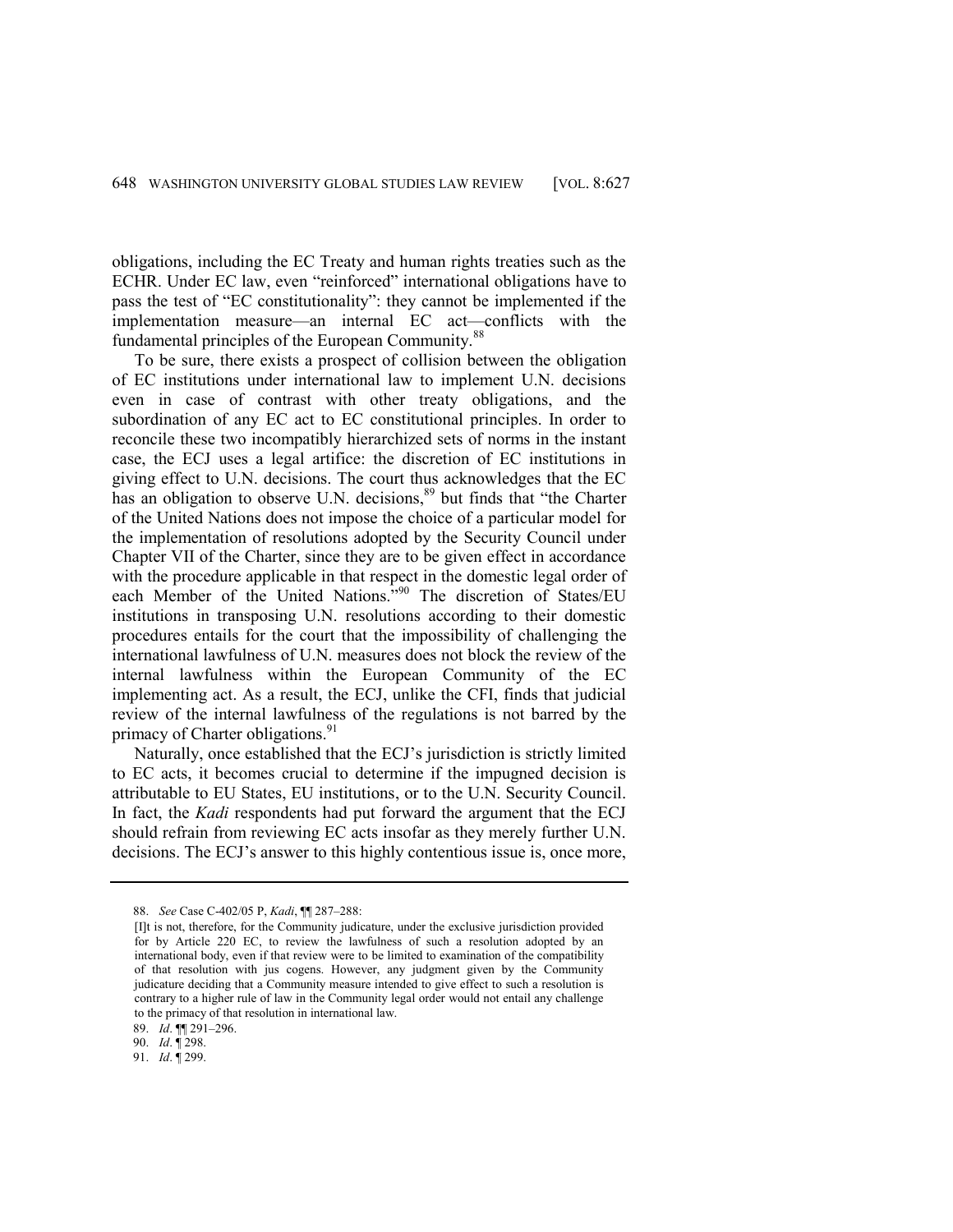against the mainstream. It refuses to emulate the ECHR inadmissibility decision in *Behrami and Saramati* based on the non-imputability to the responding States of U.N. mandated and authorized conduct.<sup>92</sup> Conversely, it invokes the *Bosphorus* precedent<sup>93</sup> to conclude that, in the case of blacklisting regulations, jurisdiction—*ratione personae*—does subsist.<sup>94</sup> According to the court, its jurisdiction is further supported by the existence of non-derogable EC legal principles, including rule of law, of which judicial review is an intrinsic part.

#### *C. Reinforced International Obligations and Non-Derogable EC Principles: A New Solange Doctrine*

The analysis of the judgment has already evinced that, since the European Community treaties have generated a self-contained regime, the paramountcy doctrine does not set aside the judicial mechanisms inherent in the EC legal order. One might, however, base the immunity of U.N. mandated EC measures from review on the possibility to derogate from the EC Treaty in order to accommodate international obligations related to the maintenance of peace and security. In addressing this hypothesis, the ECJ develops a theory of non-derogable principles of EC law. The court states that derogations from the EC Treaty (e.g., from the common market) are indeed permitted in the furtherance of international obligations;  $95$ nonetheless, no derogation is authorized from "the principles that form part of the very foundations of the Community legal order, one of which is the protection of fundamental rights, including the review by the Community judicature of the lawfulness of Community measures as regards their consistency with those fundamental rights.<sup>996</sup>

As emphasized above, the ECJ opposes the EC hierarchy of norms to the international hierarchy, and suggests that the Charter's primacy in international law does not entail primacy at EC level. The court further specifies that the Charter supersedes any acts of secondary EC law by virtue of Article 300 (7) EC, but this does not extend to primary law, and particularly to the general principles which include fundamental rights. On the contrary, in accordance with Article 300 (6), international agreements need to pass a sort of EC constitutional test.<sup>97</sup> The court thus follows the

<sup>92.</sup> *See supra* not[e 65,](#page-17-0) Section II.

<sup>93.</sup> *Id*.

<sup>94.</sup> Case C-402/05 P, *Kadi*, ¶¶ 312–314.

<sup>95.</sup> *Id*. ¶¶ 301–302.

<sup>96.</sup> *Id*. ¶ 304.

<sup>97.</sup> *Id*. ¶¶ 307–309.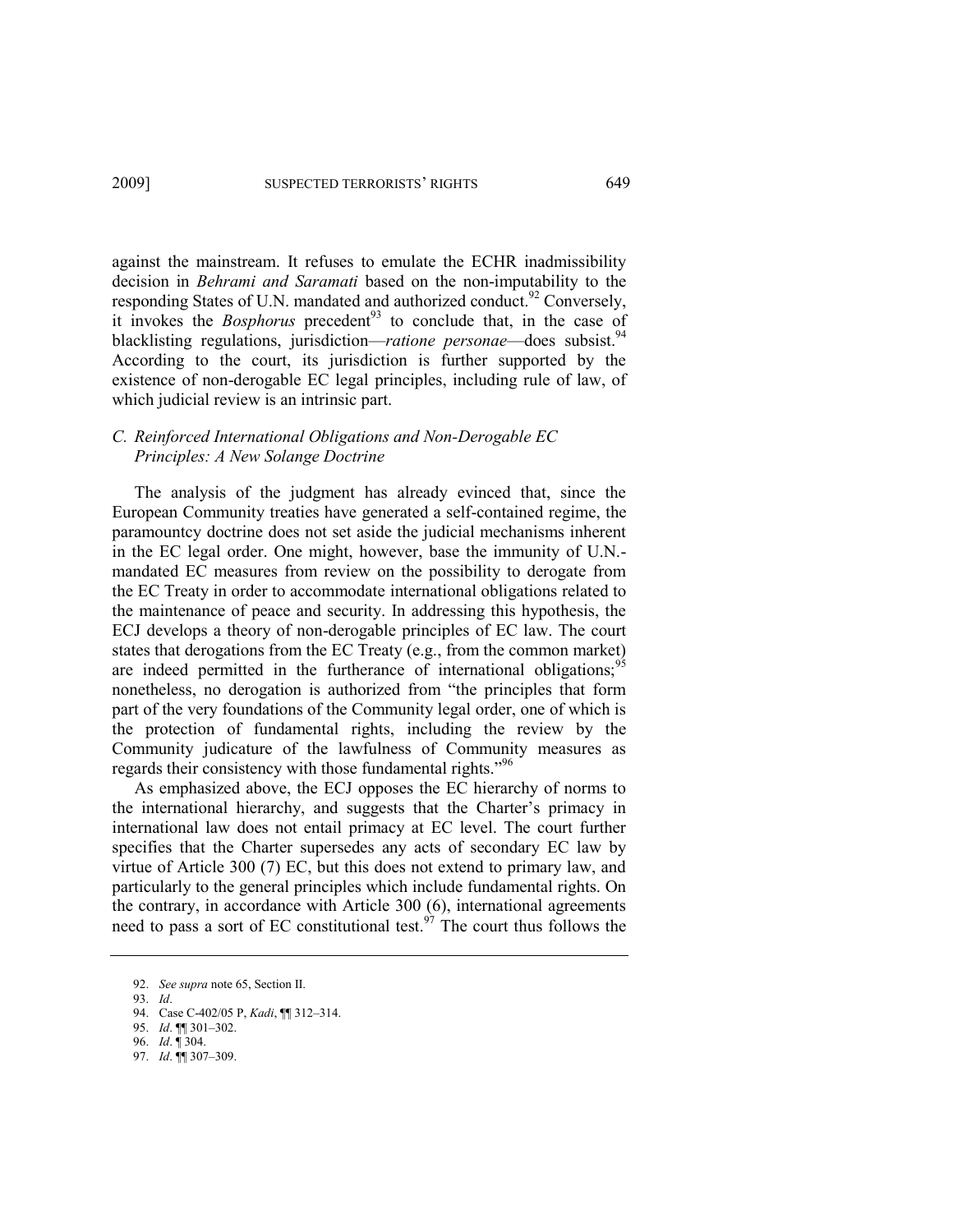conclusions of Advocate General Poiares Maduro on the *Kadi* appeal case presented on 16 January 2008. The Advocate General had rejected the respondents' contention that U.N. law should prevail over EC legal principles by the operation of Article 307 of the EC Treaty, which has the effect of safeguarding obligations arising from agreements concluded before 1 January 1958, such as the U.N. Charter and its Article 103. Instead, he argued that the EC Treaty has engendered an autonomous legal order placed in a dualistic relationship with international law. The main consequence deriving therefrom is the *conditional* acceptance of international obligations, even those of a strong character such as Article 103: the EC can legitimately comply with any such obligation *only insofar as* these obligations respect the constitutional values of the municipal legal order. From this perspective, Article 307 of the EC Treaty on which Poiares Maduro relied could be conceived as a safeguard clause of the newly created legal order. In fact, the Advocate General seems to suggest that the EC courts somehow fulfill the tasks of a domestic constitutional court by ensuring that compliance with international obligations is consistent with the fundamental principles on which that particular community is based. His reasoning is somewhat analogous to that advanced by the German Bundesverfassunsgericht in the well-known *Solange* judgments.<sup>98</sup> The analogy is supported by the reading of the ECJ judgment: the review performed by the court is described as the EC equivalent of the constitutional control over executive action performed

<sup>98.</sup> As is known, in the *Solange I* judgment, Bundesverfassungsgericht [BVerfG] [Federal Constitutional Court] May 29, 1974 (F.R.G.), Internationale Handelsgesellschaft v. Einfuhr und Vorratsstelle für Getreide und Futtermittel, [1974] 2 C.M.L.R. 540, 551, the German Federal Constitutional Court determined its competence not to apply EC acts in contrast with the fundamental rights enshrined in the German *Grundgesetz*. This decision was motivated by the absence of both a democratic legislative body in the EC and an EC "bill of rights." In the *Solange II* judgment, Bundesverfassungsgericht [BVerfG] [Federal Constitutional Court] Oct. 22, 1986 (F.R.G.), *Re* the Application of Wünsche Handelsgesellschaft, 3 C.M.L.R. 225, the German Federal Constitutional Court considered whether it should suspend its rights-based control over EC acts so long as (―solange‖) EC legislation guaranteed the same fundamental rights as the German Constitution, and the Luxemburg Court offered sufficient judicial protection at the EC level. This stance was a partial reversal of the *Solange I* judgment, which gave Germany the authority to question all EC law against the framework of the national constitution. This solution attempted to reconcile the primacy of EC law and the maintenance of the competence of the constitutional judge as a guarantee of respect for fundamental human rights. In its 12 October 1993 judgment on the ratification of the Maastricht Treaty, the same court decided it would maintain its function of guaranteeing fundamental constitutional rights by not applying EC norms that contrasted with the constitution. Analogously, the *Kadi* opinion of Advocate General Poiares Maduro, and the subsequent ECJ judgment, contend that the international obligations must be enforced so long as they do not contrast with the fundamental (i.e., constitutional) EC principles, and that EC Courts are the final arbiter of the constitutionality of any measure aimed to ensure compliance with international obligations.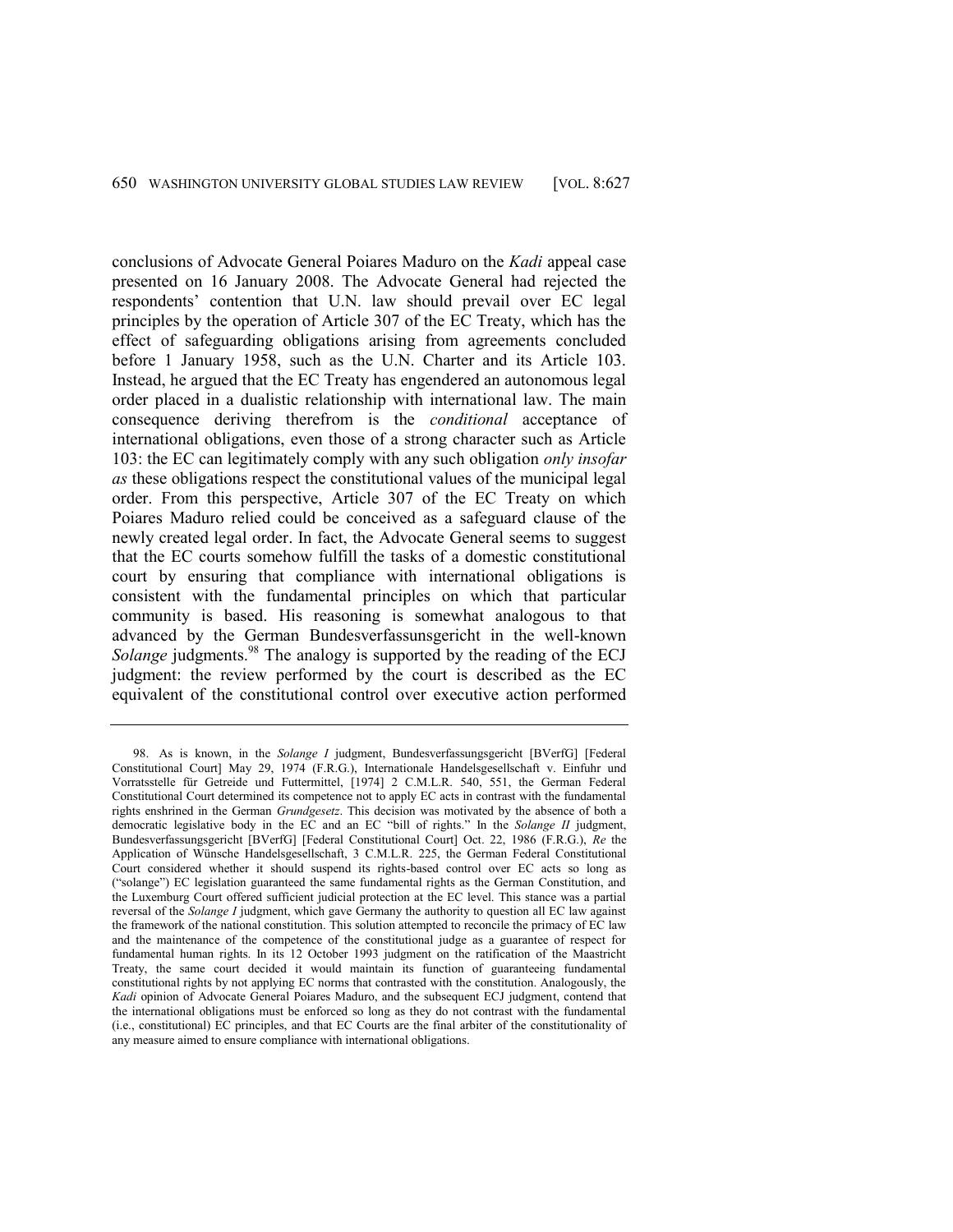within domestic legal systems, and, as such, it cannot be impaired by international obligations.<sup>9</sup>

#### *D. The First Judicial Critique of the Terrorism Blacklists Scheme*

#### *1. An Indirect Appraisal of the U.N. Re-examination Procedure in the Context of Admissibility*

As emphasized above, the ECJ categorically states that it cannot assess the lawfulness of the U.N. decisions. However, it surprisingly does so, albeit in an indirect manner, when it discusses whether the U.N. de-listing procedure offers the judicial protection guarantees required by EU (and arguably international) human rights standards.<sup>100</sup>

The premises for this discussion are no less surprising. In the light of foregoing argumentation to the effect that review is not impaired by the supremacy of the Charter on the international plane, the court suggests that it may, however, *discretionally refrain from review* if it is satisfied that an effective re-examination procedure exists within the U.N. system. This possibility of derogation does not appear coherent with the principle, earlier expressed by the court, that the European Community cannot abdicate from the pursuance of the rule of law principle, including judicial review of any EC act. Admittedly, a U.N. mechanism observing the same guarantees could serve as a surrogate for the EC judicature, based on the equivalent protection doctrine. It still remains true that such a doctrine is not fully consistent with the ECJ's emphasis on the autonomy of the EC in terms of institutions and procedures.

As to the existence of equivalent guarantees at U.N. level, the court concludes in the negative. "[I]mmunity from jurisdiction within the internal legal order of the Community . . . constituting a significant derogation from the scheme of judicial protection of fundamental rights laid down by the EC Treaty, appears unjustified, for clearly that reexamination procedure does not offer the guarantees of judicial protection."<sup>101</sup> Even after the introduction of individual de-listing petitions, "the procedure before [the Sanctions] Committee is still in

<sup>99.</sup> Case C-402/05 P, *Kadi*, ¶ 316:

<sup>[</sup>T]he review by the Court of the validity of any Community measure in the light of fundamental rights must be considered to be the expression, in a community based on the rule of law, of a constitutional guarantee stemming from the EC Treaty as an autonomous legal system which is not to be prejudiced by an international agreement.

<sup>100.</sup> *Id*. ¶¶ 319–325.

<sup>101.</sup> *Id*. ¶¶ 321–322.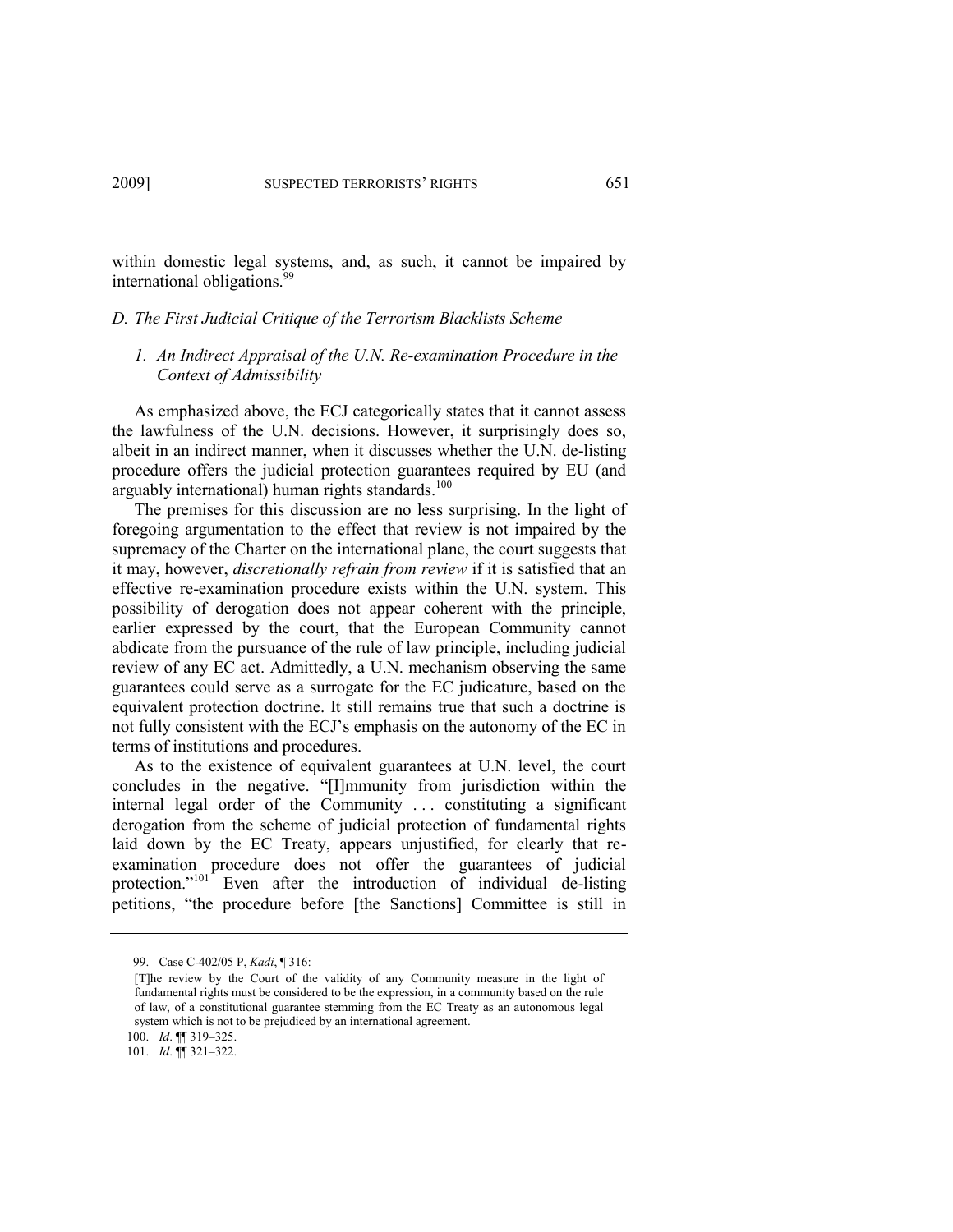essence diplomatic and intergovernmental, the persons or entities concerned having no real opportunity of asserting their rights and that committee taking its decisions by consensus, each of its members having a right of veto"; moreover, the working Guidelines "do not require the Sanctions Committee to communicate to the applicant the reasons and evidence justifying his appearance in the summary list or to give him access, even restricted, to that information," and "if that Committee rejects the request for removal from the list, it is under no obligation to give reasons."<sup>102</sup> Therefore, the reasoning follows, the court cannot abdicate from its role of ensuring the review of the lawfulness of the implementation measure.

While the ECJ's overall assessment of the procedure from the viewpoint of defense rights seems correct, it must be said that its analysis does not take into account the updates in the Committee's Guidelines introduced following Resolution 1735 (2006), as recalled above.<sup>103</sup> Only the *ex post facto* examination of the concrete application of these new provisions can show if the reform has actually led to increased transparency, but this procedural amendment should not have been disregarded altogether in the court's analysis.<sup>104</sup>

The conclusion that the ECJ must not derogate from exerting its review function is, in any event, tightly connected with the lack of an authentic remedy at U.N. level. One cannot help but wonder: does the ECJ then suggest that a further reform of the U.N. mechanism might provide a basis for immunity from review in the future?

#### *2. Substantive Findings: Denial of Judicial Protection, and Procedural Violation of Property Rights*

The ECJ set aside the substantive findings of the CFI insofar as they were the result of a narrow examination, confined to the *jus cogens* criterion, instead of a full examination in the light of the general principles of EC law.<sup>105</sup> Pursuant to Article 61 of the ECJ Statute, it also gave the final judgment on the matter, $106$  and found that the right to judicial

<sup>102.</sup> *Id*. ¶ 325.

<sup>103.</sup> *See supra*, Section I.

<sup>104.</sup> Clearly, at the time the CFI decision on *Kadi* was pronounced, the procedure had not been amended, but, interestingly enough, the court's assessment refers to the present procedure rather than to that existing at the relevant time. In doing so, the court's proposed analysis was not exclusively intended to support its conclusions for the case at stake, but rather appears to direct policy.

<sup>105.</sup> Case C-402/05 P, *Kadi*, ¶ 330.

<sup>106.</sup> *Id*. ¶ 331.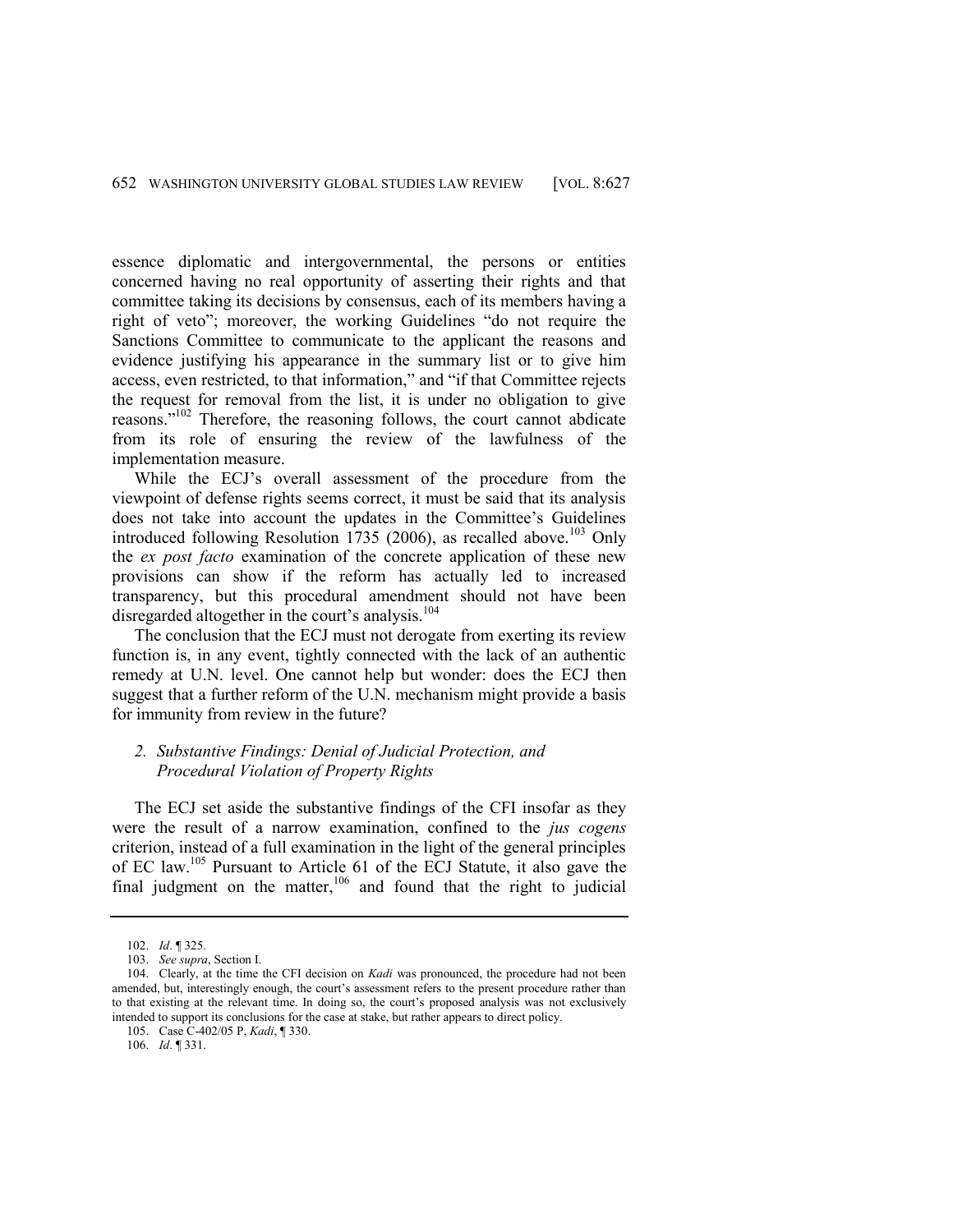protection had been infringed and that a procedural violation of the right to property had also occurred.

The ECJ established that "the rights of the defence, in particular the right to be heard, and the right to effective judicial review of those rights, were patently not respected." $107$  The reasoning leading to the conclusion that a manifest violation of the rights of defense had occurred outlines a proposal for a human rights-compatible blacklisting mechanism:

[T]he effectiveness of judicial review, which it must be possible to apply to the lawfulness of the grounds on which . . . the name of a person or entity is included in the list . . . , means that the Community authority in question is bound to communicate those grounds to the person or entity concerned, so far as possible, either when that inclusion is decided on or, at the very least, as swiftly as possible after that decision in order to enable those persons or entities to exercise, within the periods prescribed, their right to bring an action.<sup>108</sup>

These requirements actually overlap with the findings of the CFI regarding the procedures that EU institutions are bound to observe in the management of the EU autonomous sanctions.<sup>109</sup> A unified regime for individual sanctions would seem to emerge from the combined reading of these two judicial analyses. The adoption of the same treatment would indeed be coherent with the analogy of the situations of the proscribed individuals, irrespective of the formal authority deciding their inclusion on the suspects' list.

The pattern for anti-terrorism sanctions suggested by the ECJ takes into account the need for flexibility in enforcing human rights. The court concedes that the "surprise factor" is essential for the effectiveness of the measures at stake and justifies the postponement of the intervention of the court.<sup>110</sup> It stresses, on the other hand, that the mere fact that an act concerns national security and terrorism does not exempt the restrictive measures contained therein from judicial review.<sup>111</sup> It thus goes against the trend inaugurated by the ECHR in *Behrami* and the CFI in *Kadi* according to which judicial review would in any event interfere with the political endeavor to maintain peace and security. According to the ECJ, the task of

<sup>107.</sup> *Id*. ¶ 334.

<sup>108.</sup> *Id*. ¶ 336.

<sup>109.</sup> See the CFI judgments in the *OMPI, Sison,* and *Stichting* cases, *supra* not[e 46.](#page-14-0)

<sup>110.</sup> Case C-402/05 P, *Kadi*, ¶¶ 338–340.

<sup>111.</sup> *Id*. ¶ 343.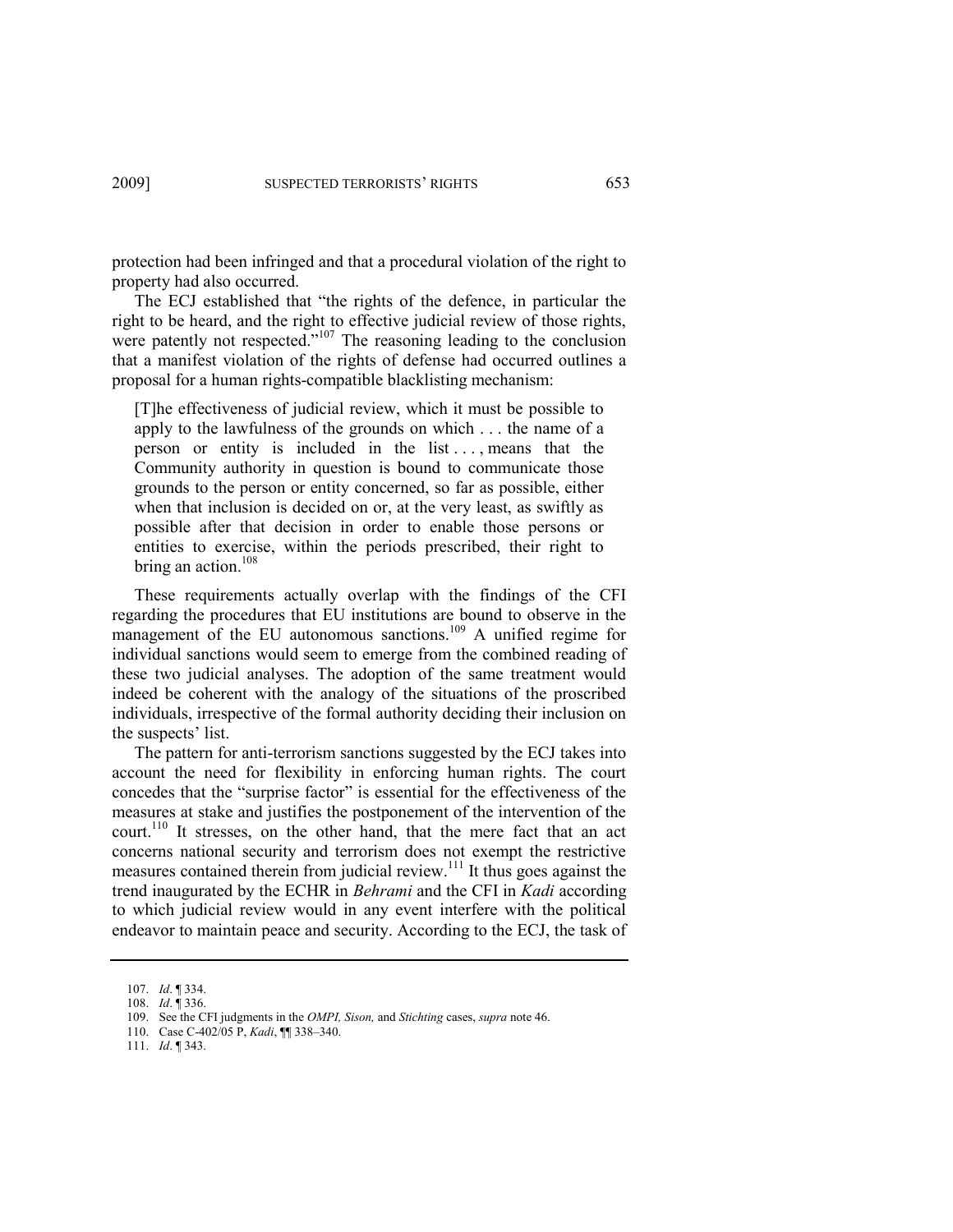EC judicature is to apply, in the course of judicial review, techniques which accommodate, on the one hand, legitimate security concerns about the nature and sources of information utilized and, "on the other, the need to accord the individual a sufficient measure of procedural justice.<sup> $112$ </sup> This view is in line with the well-established jurisprudence of the ECHR on national terrorism, requiring a fair balance to be struck between security concerns and fundamental rights of suspected individuals.<sup>113</sup>

The ECJ's assessment of the blacklisting mechanism as currently designed is motivated by the mechanism's two main pitfalls. One is the absence of a procedure for communication to the individuals concerned of the evidence that led to their inclusion on the list and the consequent freezing of funds.<sup>114</sup> The other deficiency, tightly connected with the former, is the lack of a procedure for enabling the suspects to make their viewpoint known within a reasonable period after the adoption of the measure.<sup>115</sup>

The right to a fair trial is not the only right the ECJ considers to be infringed. In fact, the secrecy of the procedures also impacts two-fold the right to an effective legal remedy: (1) appellants do not have an opportunity to argue their case properly before EC judicature insofar as they are not adequately informed of the factual evidence against them, and (2) the court itself is not positioned to assess the lawfulness of the measure in the specific cases.<sup>116</sup> Consequently, the ECJ found that "the pleas in law raised by Mr. Kadi and Al Barakaat in support of their actions for annulment of the contested regulation and alleging breach of their rights of defence, especially the right to be heard, and of the principle of effective judicial protection, are well founded."<sup>117</sup>

As far as the right to property is concerned, the ECJ emphasizes that it is comprised in the general principles of EC law, but is not an absolute one. Its exercise "may be restricted, provided that those restrictions in fact

116. *Id*. ¶¶ 349–351.

<sup>112.</sup> *Id*. ¶ 344.

<sup>113.</sup> See, amongst the latest authorities, Saadi v. Italy, ECHR judgment of 28 Feb. 2008, http://cmiskp.echr.coe.int/tkp197/search.asp?skin=hudoc-en (search HUDOC Collection for "App. No. 37201/06," then follow "Case of Saadi" hyperlink). On the balancing criteria used by the ECHR in terrorism cases, see Carmen Draghici, *International Organisations and Anti-Terrorist Sanctions: No Accountability for Human Rights Violations?*, 2 CRITICAL STUDIES ON TERRORISM 293 (2009).

<sup>114.</sup> Case C-402/05 P, *Kadi*, ¶¶ 345–347. This objection might be mitigated by the obligation of notification placed by Resolution 1735 (2006) on the State of nationality and residence. The actual access by individuals to the relevant information in their files will have to be assessed from case to case, as the designating State unilaterally decides what information is publicly releasable. *See supra*, Section I.

<sup>115.</sup> *Id*. ¶ 348.

<sup>117.</sup> *Id*. ¶ 353.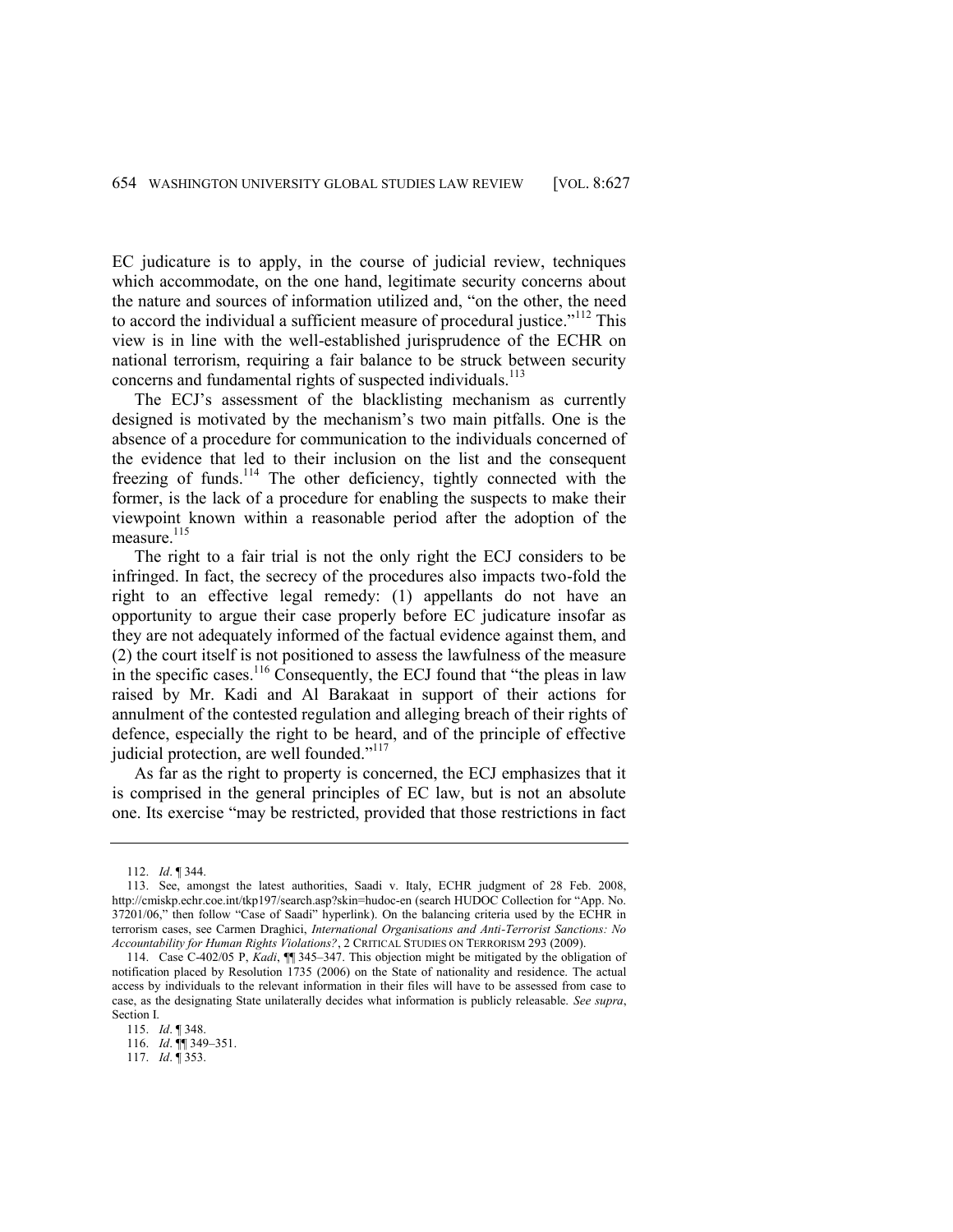correspond to objectives of public interest pursued by the Community and do not constitute, in relation to the aim pursued, a disproportionate and intolerable interference, impairing the very substance of the right so guaranteed."<sup>118</sup>

In analyzing whether the impugned measure amounted to disproportionate interference, the ECJ observes that the freezing measure is a "temporary precautionary measure which is not supposed to deprive those persons of their property," but, due to its general and prolonged application, it does constitute a "considerable" restriction.<sup>119</sup> Referring to the case law of the ECHR, the ECJ sets the task of determining "whether a fair balance has been struck between the demands of the public interest and the interest of the individuals concerned"; similarly, it acknowledges that "the legislature enjoys a wide margin of appreciation, with regard both to choosing the means of enforcement and to ascertaining whether the consequences of enforcement are justified in the public interest."<sup>120</sup>

The result of the ECJ's assessment is that the freezing of funds is neither an inappropriate nor a disproportionate measure *vis-à-vis* the aim of fighting the threat to international peace and security posed by terrorism.<sup>121</sup> The court also takes into account circumstances that mitigate the effects of the interference. On the one hand, there are the humanitarian exceptions allowing for funds designed to cover basic expenses, and the possibility of authorization of "extraordinary expenses" by the Sanctions Committee.<sup>122</sup> On the other hand, there is the existence of periodic reexamination of the lists at the U.N. level, as well as the possibility of direct petitions by individuals for review.<sup>123</sup>

However, the ECJ stresses that an interference with the right to the enjoyment of property must also meet procedural criteria in order to be deemed lawful. In particular, the person concerned has to be provided with "a reasonable opportunity of putting his case to the competent authorities." $124$  Absent the necessary procedural guarantees, the Absent the necessary procedural guarantees, the circumstances of the cases disclosed, according to the court, an unjustified restriction of the appellants' right to property.<sup>125</sup> The ECJ decides, accordingly, that the relevant regulation has to be annulled insofar as it

<sup>118.</sup> *Id*. ¶ 355.

<sup>119.</sup> *Id*. ¶ 358.

<sup>120.</sup> *Id*. ¶ 360.

<sup>121.</sup> *Id*. ¶ 363. 122. *Id*. ¶ 364.

<sup>123.</sup> *Id*. ¶ 365.

<sup>124.</sup> *Id*. ¶ 368.

<sup>125.</sup> *Id*. ¶¶ 369–371.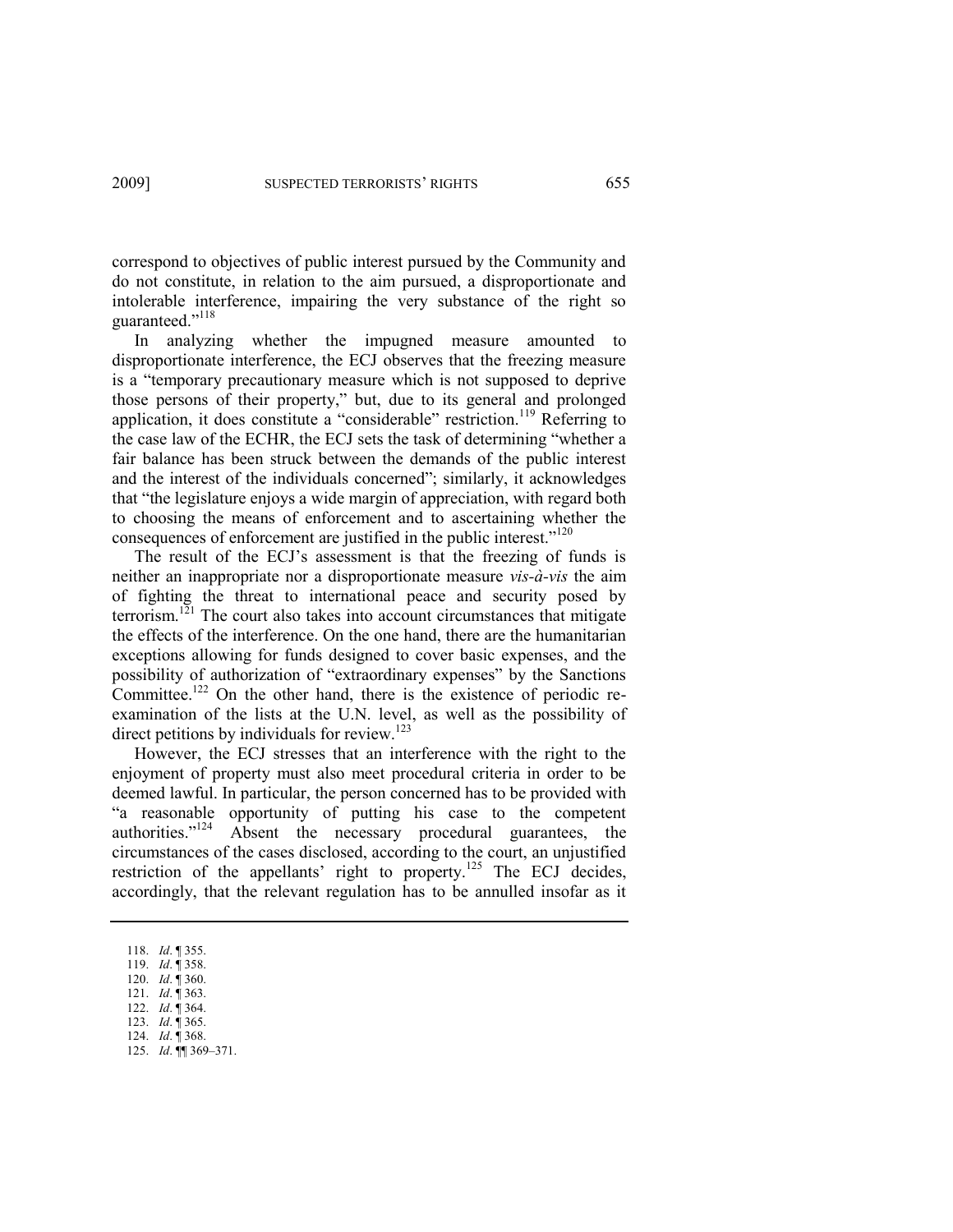concerns the appellants. Nonetheless, it finds that the annulment with immediate effect could compromise the effectiveness of the measure, whereas its adoption against the appellants might have been otherwise appropriate.<sup>126</sup> Thus, it decides that the measure shall be maintained for three months after the delivery of the judgment, so that the EU Council may have an opportunity to redress the infringements found.<sup>127</sup>

The analysis put forward by the ECJ in order to ascertain the violation of due process rights and the procedural violation of the right to property contains useful indications as to how the terrorism blacklisting scheme should be reformed in order to pass the EC legality test. Insofar as the human rights principles invoked by the court do not have an exclusively European significance, these findings can be also considered as suggestions for U.N. reform of the mechanism with a view to ensuring international legality.

#### IV. CONCLUSIONS

Paradoxically, the *Kadi* appeal judgment illustrates both the interdependence and the mutual resistance of legal orders in the contemporary world. On the one hand, by founding the constitutional parameters of EC legality not exclusively on EC Treaty provisions but also on the common legal traditions of EC States and on international treaties, such as the ECHR, the judgment appears to uphold the view of a homogeneous legal phenomenon, in which barriers between formal sources are fading out. The attempt to preserve the international normative hierarchy theory, centered on Article 103 of the U.N. Charter and confining the controversy to the EC implementation of Security Council resolutions, also points in the same direction. Nonetheless, the *Kadi* philosophy by no means suggests that the various legal sources of human

<sup>126.</sup> *Id*. ¶ 373. The substantive examination of the case by the ECJ does not aim at establishing guilt or exonerating the appellants. Therefore, the court does not exclude that the conduct of the appellants might have actually required the adoption of financial sanctions. It merely states that, in any event, the targeted individuals should be able to argue their case before a competent authority.

<sup>127.</sup> *Id*. ¶¶ 372–376. The ECJ does not offer concrete solutions as to how the EU institutions might proceed, though any such solution was arguably to include a review mechanism. Following the *Kadi* judgment, the European Commission provided the suspects with the U.N. Sanctions Committee's narrative summaries of reasons for their inclusion on the proscription list. After examining the litigants' comments on those reasons, the Commission passed Regulation 1190/2008 of 28 November 2008, confirming the presence of Kadi and Al-Barakaat on the list. However, on 30 December 2008 the Commission published the announcement 2008/C330/09 to the attention of persons and entities listed by the latest EC Regulations, in which suspects are informed that they may ask the Commission to reveal the factual grounds for their inclusion on the list, and challenge the regulations before the CFI.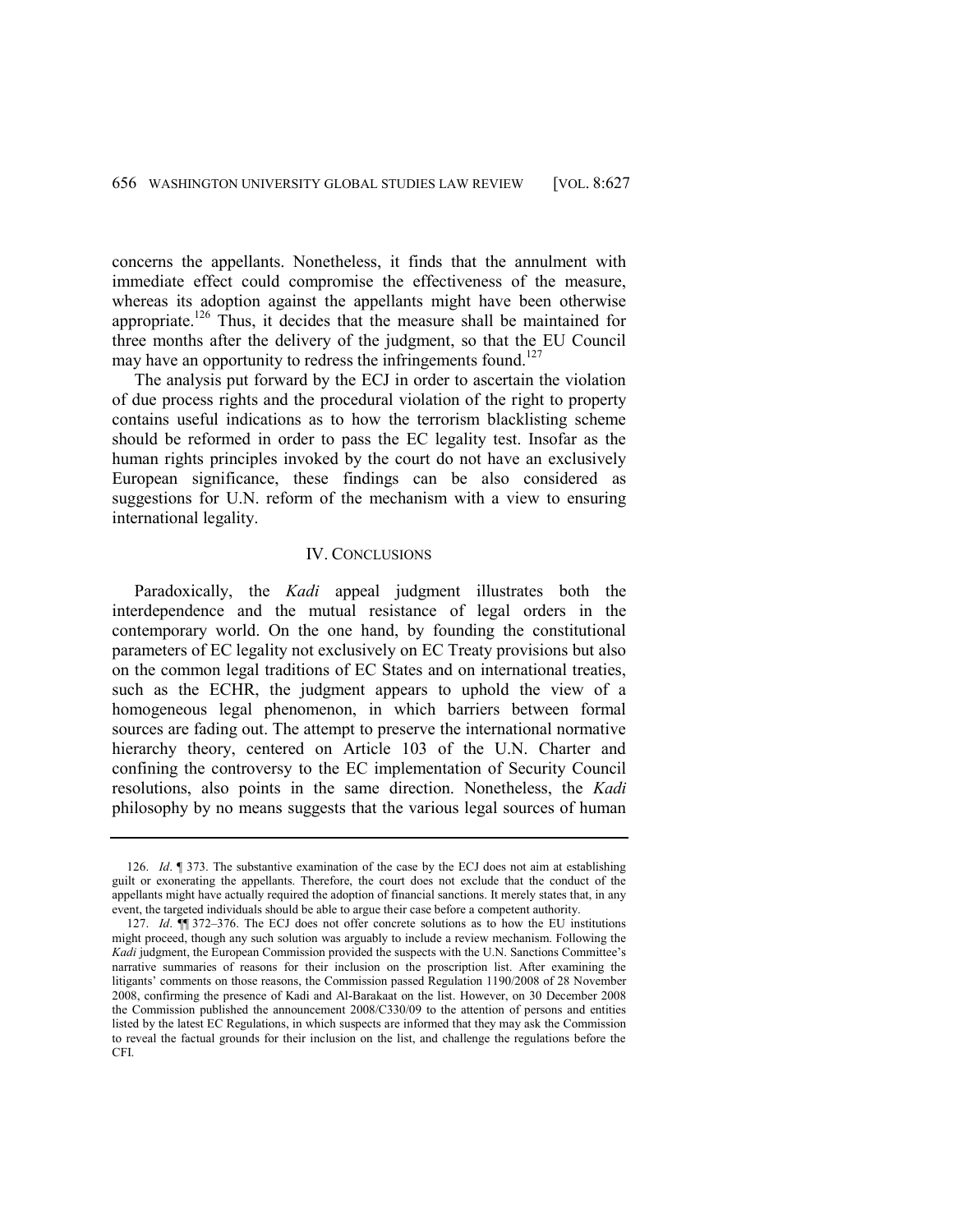rights obligations contribute to the creation of universal norms, binding on non-EU States, or on other international organizations, such as the U.N. and their decision-making bodies. Quite to the contrary, the court maintains an approach inspired by a fragmented view of the legal phenomenon, and focuses only on EU institutions.

The strength of this dualist paradigm, underpinning the conception of the EC as a self-contained regime, is that the EC legal order cannot be permeated by external obligations that are less protective of human rights and inconsistent with rule-of-law expectations. Conversely, the weakness of this stance is that it promotes a fragmentary vision of international law as a container for various regimes, each carrying its own set of principles, and thus fails to support the affirmation of universal human rights values enforceable in any circumstances under international law.

However, against the background of previous jurisprudence, it does have the undeniable merit of setting a bold precedent. At first glance, the moderate finding that procedural guarantees have to be added to the mechanism in the implementation phase at the EC level does not clash, in principle, with EC States' superior obligation, deriving from U.N. membership, to freeze the funds of listed individuals. Yet, if the evidentiary burden is not met for the EC review body, and individuals are de-listed at the EC rather than at the U.N. level, the collision between obligations becomes unavoidable. In that event, the primacy of U.N. commitments, which the ECJ attempts to leave undisputed, largely remains a mere theoretical concession.<sup>128</sup> Arguably, whether purposely or not, the *Kadi* judgment provides support for the legitimacy of disobedience before Security Council decisions impairing human rights.<sup>129</sup>

<sup>128.</sup> The impression is that the ECJ wants to "have its cake and eat it, too." The court's two major contentions, the supremacy of U.N. decisions and the need to render them compatible with EU principles in the implementation phase, might be theoretically compatible, but the prospect for application is very slim. The court does not specify what the expectations from the EU Council are, but since the most critical issue on which the annulment is based is the absence of an avenue of appeal, presumably the Council ought to offer an opportunity for re-examination. One such means might be the establishment of an ad hoc panel for review, before which individuals can be heard immediately after their funds have been frozen. Thus, if, at EC level, the review panel finds that the factual basis for proscription is lacking—which is not unlikely, given the limited and discretionary public disclosure of information required by Resolution 1735 (2006) from the designating State—then the implementation act is annulled, and the U.N. binding decision infringed. In such a scenario, the clash between a U.N. and a EU decision becomes inevitable. The acknowledgment of the supremacy of a U.N. decision means that, in cases of conflict with a EU decision, the U.N. decision prevails. Whereas in practice, the U.N. decision will apparently be upheld only as long as there is no conflict.

<sup>129.</sup> This judgment may indeed set a precedent for domestic review of U.N. decisions, and for disobedience in case of conflict with national constitutional principles. In fact, there is no reason to assume that, outside the EU, States *uti singuli* cannot raise the objection of their fundamental laws in order to exert control over U.N. proscription measures. This may lead to a generalized disapplication